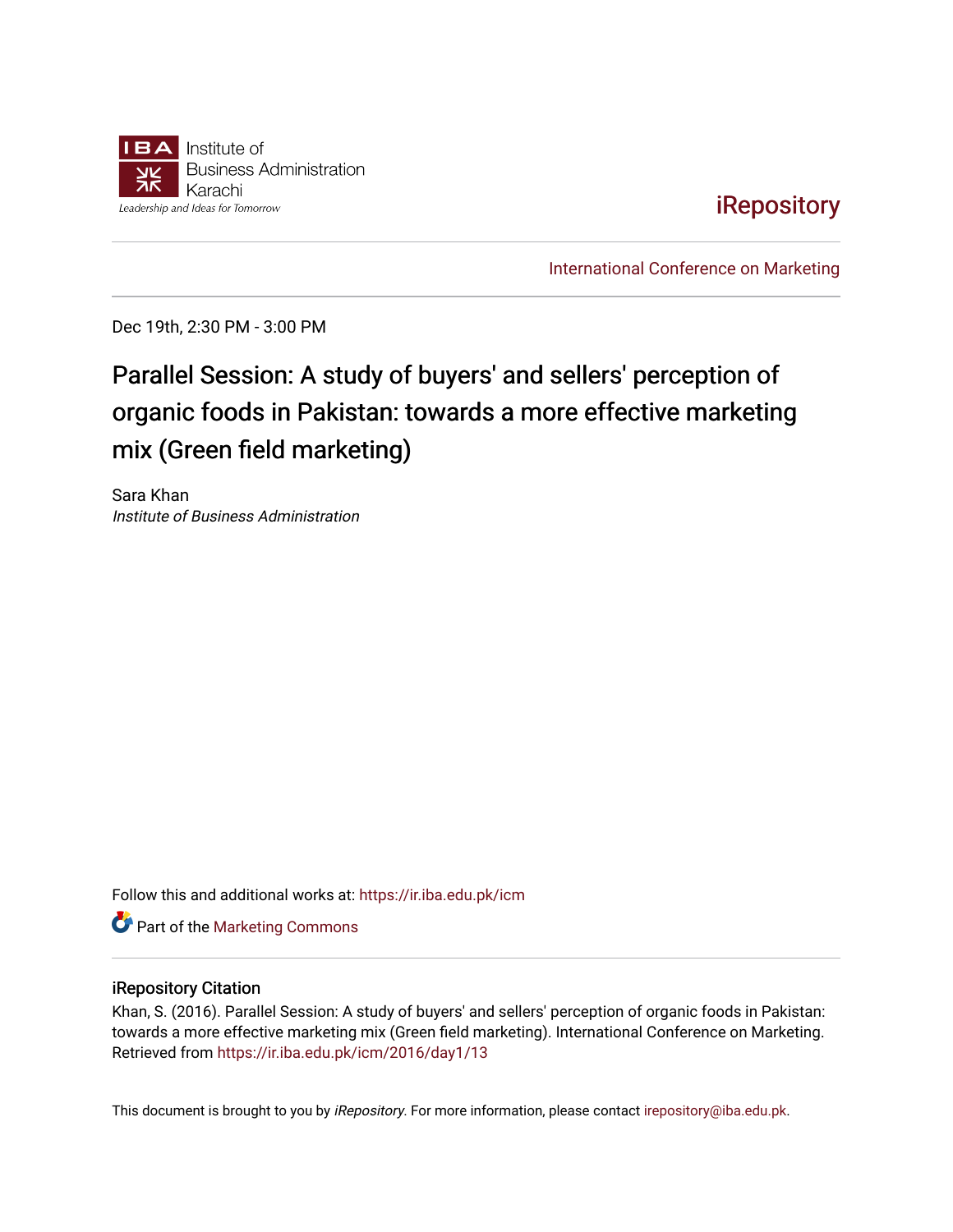# **A study of Buyers' and Sellers' Perception of Organic Foods in Pakistan: Towards a More Effective Marketing Mix**

Khan, Sara<sup>1</sup>

#### 1 Institute of Business Administration, Karachi [sarumb@gmail.com](mailto:sarumb@gmail.com)

*Abstract: Issues of food safety, nutritional value as well as environmental and ecological damage as a result of agricultural abuse have acquired global significance. Many people are looking for equitable, less cruel and sustainable answers to these problems. Organic foods / products are one such solution to people's food and agricultural needs. Looking at the viewpoints of both consumers (including prospective consumers) and producers, thisresearch undertakes to study the marketing mix of the organic foods / products market in Pakistan and explores marketing solutions to enhance its development (research objective). Using qualitative interviews and thematic analysis, respondents' answers are coded and analyzed to put forward their opinions and recommendations for strengthening the marketing of the aforesaid products. The theme of the paper is marketing mix, with product, price, place, promotion and packaging being the relevant categories.*

*It was seen that almost all respondents considered chemical-free clean foods, more healthy, nutritious and tasty. Some purchased specifically organic foods for the purpose, some whatever clean and safe solutions (whether organic or not) they could conveniently find and some, though aware, were not involved enough to look for more healthy, safer or cleaner options than what they were already consuming. Price and availability were cited as the main reasons that deterred people from buying organic foods / products. However, many producers and even a few customers felt organic products were locked up in the narrow positioning of 'rich man's health foods.' Hence there was a need to promote them more 'holistically' from the point of view of ecological and environmental safety, as well as more humane and sustainable alternatives to conventional agricultural produce. Responsibility for this needed to be shouldered by all stakeholders – consumers, producers, doctors, environmental and animal right activists and governmental agencies.*

*The purpose of the research is to present stakeholders of the organic foods market in Pakistan with an informed marketing perspective in order to facilitate them to take more effective decisions. A contribution of this paper thus lies in providing marketing knowledge and recommendations for the organic foods / products' market in the country.*

*Keywords: organic products, marketing mix, qualitative*

# **1. Introduction**

The debate on whether the food we are eating is really safe for us and for the environment has gained inestimable proportions in not only Pakistan, but world over. People are grappling with issues of what is safe to eat and what not; what is clean and what isn't; what food processing is cruel to animals and soil and what is more sustainable and humane (Bold et al, 2015; Chiew Shi Wee et al, 2014; Sirieix, 2011 and Butt et al, 2005). To resolve these issues many people are turning to organic farming and organic foods. According to the World of Organic Agriculture 2010 study, the market for organic products has been growing at the rate of 10-15 per cent pa for the last ten years(Bartels and Berg, 2011).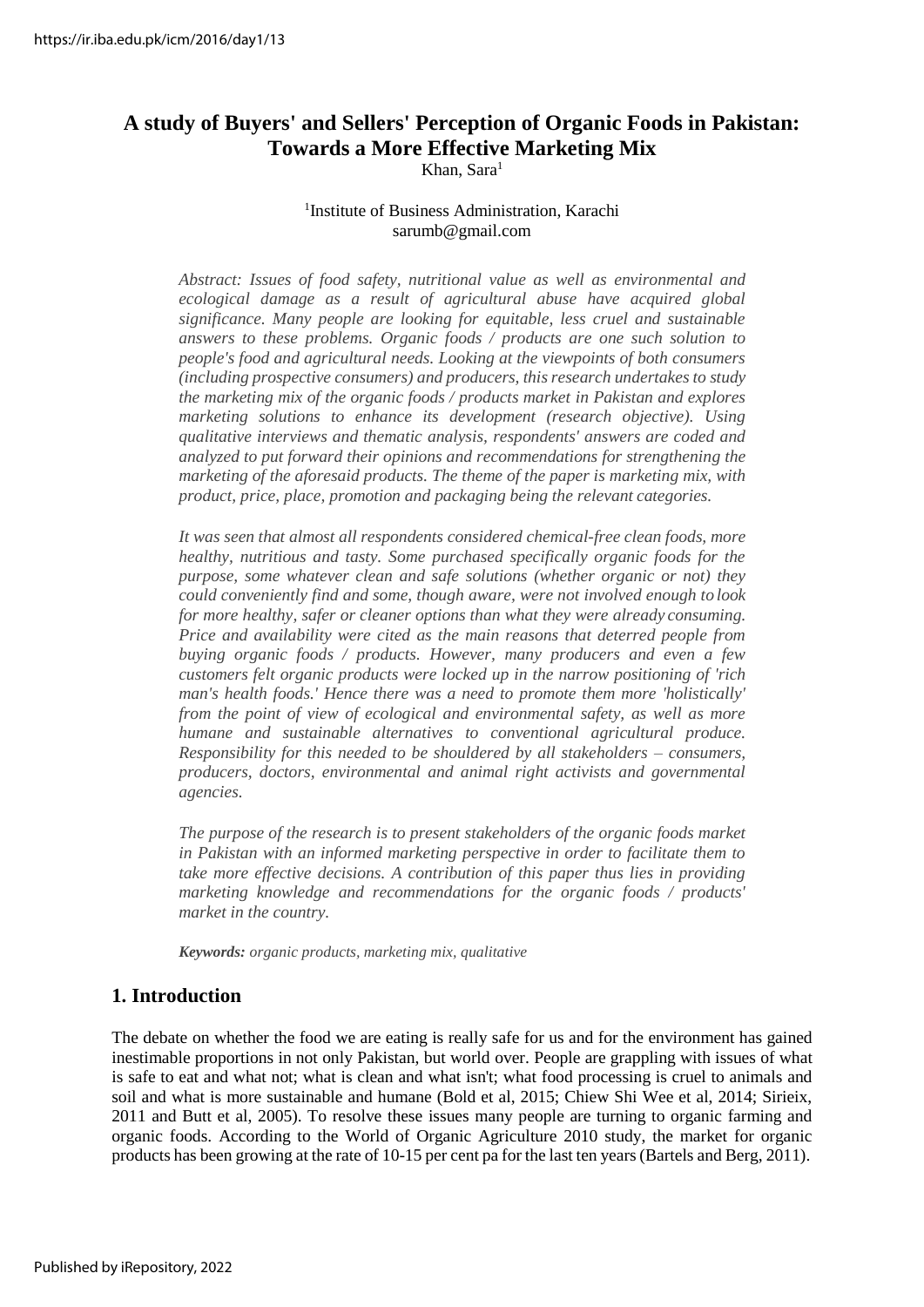In Pakistan too the food situation calls for attention. Though many people seem to be aware of the issues involved, at least to some extent, the market for safer, cleaner, organic products in the country is still small. Are people aware of the differences between organically grown and conventionally produced foods? Do they have access to organic foods? Do buyers and sellers have different perceptions of the prices and value of organic foods? Not many researches have explored these questions; those that do have studied the scientific growth and benefits of organic foods but have not dealt with the marketing mix of these products, certainly not in Pakistan (Mehmood et al, 2016; Butt et al, 2005; Jaffer and Masud, 2003). The objective of this paper thus is to study buyers' and sellers' perceptions of the marketing mix of organic foods in Pakistan and to offer suggestions for improving their effectiveness. It is hoped this research will be a small contribution towards knowledge and know how of the organic foods market in the country.

For the purpose of this paper, the term 'organic foods or products' refers to agricultural produce grown using natural and environmentally safe methods and supplements. Food products prepared by hand, using at least some proportion of such produce, are also included in this definition. The word 'seller' or 'producer' describes the suppliers of such foods, while 'buyers' or 'customers' refers to current or prospective users (or non users so far) of such produce/products. Investigating their perceptions implies finding out their views and opinions about the characteristics of organic produce and products made from them, including their benefits, prices, accessibility, and packaging. Kotler et al (2010) have given the following definition of marketing mix: 'the set of controllable tactical marketing tools – product (packaging included), place, price and promotion – that the firm blends to produce the response it wants in the target market' (p.46) (for definitions of each of the above components, please refer to appendix A).

Qualitative interviews have been used in this study to elicit views and opinions of the buyers and sellers of organic foods. Respondents' answers are presented in their own words, organized according to the marketing mix categories. Their suggestions regarding the aforementioned components of the marketing mix are also included in the respective categories. Findings are then analyzed using thematic analysis and discussed thereafter.

The purpose of this research is to enable buyers and sellers, as well as other stakeholders of the organic food market to obtain a more thorough description of the market that can enable them to make more informed decisions about their food choices and marketing strategies.

# **2. Literature Review**

'The nation that destroys its soil destroys itself,' American President Franklin Roosevelt once said. Our ancestors practised organic agriculture, or what was historically considered conventional agriculture, fairly peacefully for 12000 years before the advent of chemically intensive industrial agriculture disturbed this peace. Soil degradation, 'superweeds', 'superbugs', greenhouse gas emissions are some of the negative repercussions of this new mode of farming (Moyer, 2016). Worldwide we are losing more than 75 billion tons of soil each year, when it takes 500 years to form just 2.5cm of top soil! (Brown, 2000). Farm pollution is the primary reason world's rivers, lakes and bays are becoming polluted. Agriculture is the main driver of deforestation, according to the Food and Agricultural Organization of the United Nations's latest report (2016), although forests and trees support sustainable agriculture, stabilize soils and climate, regulate water flows and provide important sources of food, energy and income for millions of people around the globe. Farm income rather than farm stewardship has become the dominant goal of the times (Faber, 2016).

Untreated sewage sludge and canal waters are increasingly being used in Pakistan to grow vegetables. This is despite the fact that vegetables, especially leafy ones, absorb heavy metals from such water, even at long distances. Butt et al's (2005) alarming research, for example, showed that the highest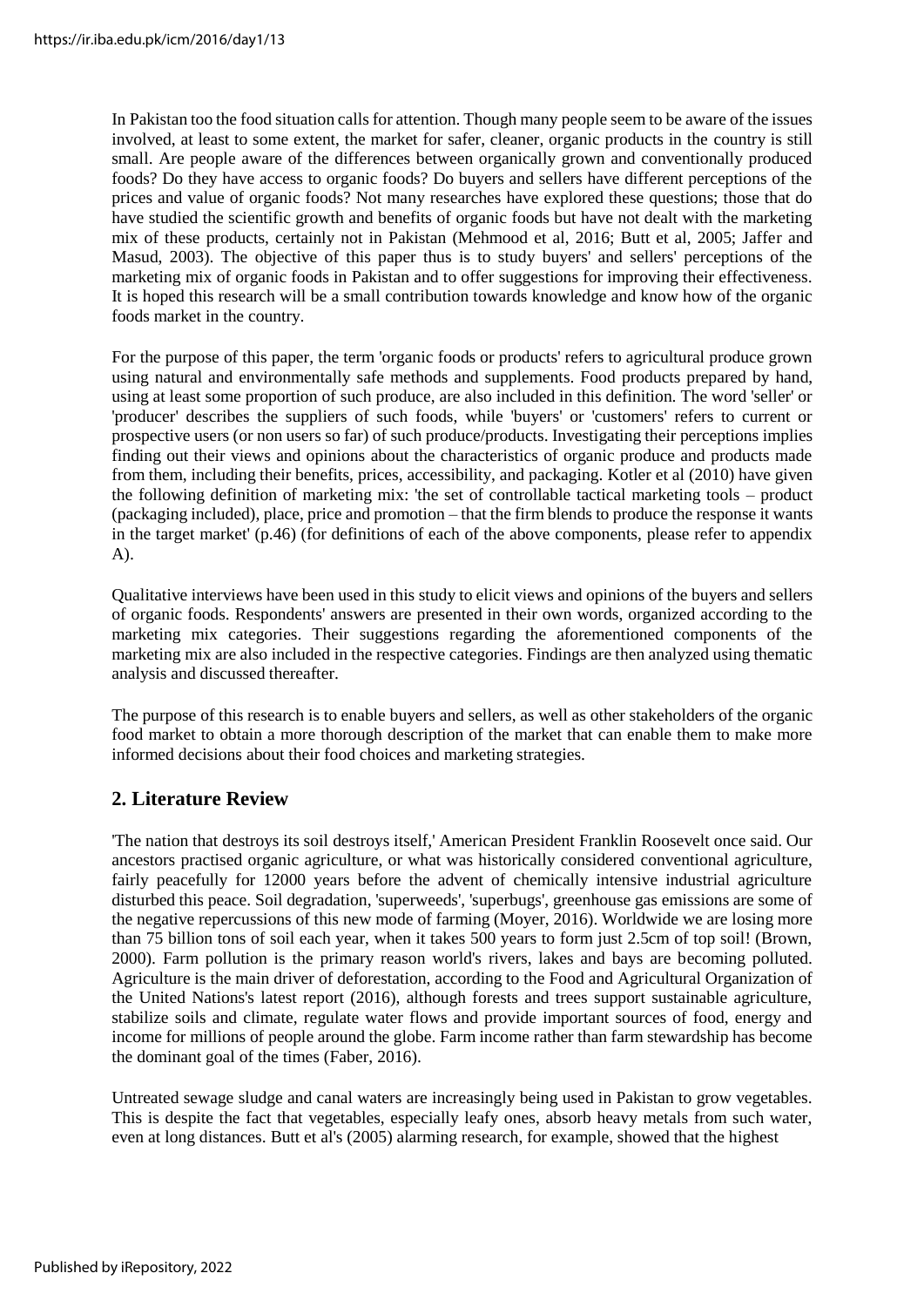concentration of lead was found in sewage water grown spinach and coriander (14.25 mg/g and  $10.52 \text{mg/g}$  respectively), the maximum amount of copper  $(34.3 \text{m g/g})$  in tinda; levels of cadmium varied from 0.29 to 2.95mg/g in these vegetables. Canal irrigated spinach also had the highest level of lead (9.72mg/g) and copper (10.75mg/g), while the other vegetables had varying levels. These metals pose grave health risks to consumers: chromium is a known cause of lung cancer; lead impairs functioning of kidney, liver and brain cells; and cadmium and its compounds produce chronic symptoms varying in intensity from irritation to metabolic disturbances (Jaffer and Masud, 2003).

Frequent use of pesticides too is leading to all sorts of chronic diseases in humans - diabetes, cancer, neurodegenerative disorders, birth defects, kidney and cardiovascular diseases, to name a few. "Considering that we share half of our genes with fruit flies, it should be no surprise that pesticides harm people as well as pests' (Moyer, 2016).

70-80 % of all antibiotics produced are being used on farm animals to make them grow bigger quicker but experts and environmentalists have been concerned about such flagrant abuse of these drugs since the 1970s. 'This is a perfect way to breed resistant strains, which can find their way into humans.' Growing antibiotic resistance is a 'wake-up call' for humans, Dr. Gould and Heilig solemnly warn (Heilig, 2013).

Agricultural abuse is also the reason millions go hungry each day. It is not lack of food but 'poverty, politics and unfair profiteering,' clarifies Lynda Brown, an acknowledged authority in the UK on organic foods and the author of several works and TV shows, as well as an active member of various movements on organic foods. 'Respect nature and nature will be your best friend; and cooperation at all levels, rather than destruction and domination, makes the best sense and bears lasting fruits,' (2000:6) she advises.

At the heart of organic farming is the 'belief that agriculture is our primary healthcare system and that there is a direct link between the health of the soil, that of the crops and animals raised on it, and ultimately that of the people fed and supported by it' (Brown, 2000:6). Chinese Green Food Development Centre defines organic farming as one which uses crop rotation, naturally produced compost and manure, biological pest control and only a limited amount of synthetic chemicals (Sirieix et al, 2011). Badgley et al (2007) also refer to organic farming practices as those that may be called agroecological, sustainable or ecological, which utilize natural (non-synthetic) nutrient-cycling processes and exclude or rarely use synthetic pesticides to sustain or regenerate soil quality. Organic is a form of farming that works with nature, rather than against it. (For more details on the sustainability of organic farming, see appendix B)

The word 'organic' was first used in 1940s on the pages of Organic Farming and Gardening, a magazine devoted to agriculture without chemicals or more specifically to counter the N-P-K (the NPK initials stand for elements nitrogen, phosphorus, potassium) mentality, which industry seemed to be applying unquestioningly to solve all agricultural problems. Organic farming soon picked up and wholegrain and brown (rice, sugar, bread) foods became popular (Pollan, 2006), paving way for what are now called organic foods. Today more and more people are turning to organically produced, ecologically safe and sustainably produced food, with organic food consumption growing by almost 20% each year. It is estimated that o /rganic food sales account for more than 5% of all food sales worldwide (Brown, 2000).

Chiew Shi Wee et al (2014) describe organic foods as those that are safe to consume, are of fine quality and nutritious, are concerned with humane animal treatment, and are produced under the principle of sustainable development. More and more people are turning to organic foods because of their taste and healthful properties. Brown (2000) believes that organic foods are more healthy because they contain no hydrogenated fats, preservatives, flavourings, artificial additives, antibiotics, or genetically modified ingredients. Moreover, they also have low nitrate levels and high minerals and vitamin C content, in addition to being made with love and care. Pollan (2006) also reports a study conducted by the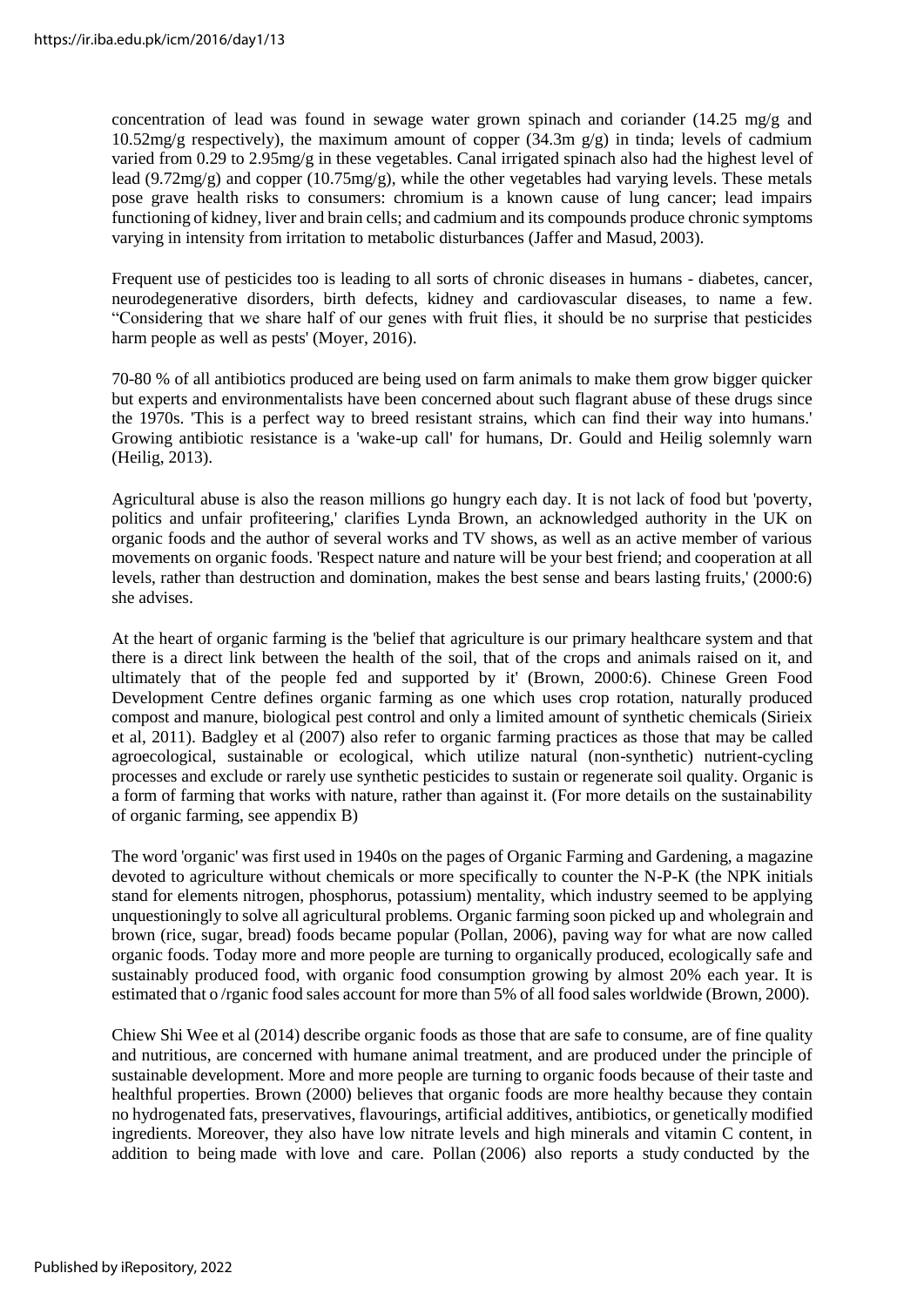University of California – Davis Research in 2003 which concluded that, in addition to the above, sustainably and organically grown foods had significantly higher proportion of phenols - metabolites manufactured by plants that have important antimicrobial and antioxidant properties that help prevent and fight cancer.

Chemically supported agriculture started in Pakistan around 40 years ago amid massive governmental and advertising campaigns in favour of urea, super phosphates, synthetic fertilizers and hybrid crops. Until then agriculture was based predominantly on organic manure, poultry fertilizer and simple mechanical equipment. But a growing population necessitated larger crop yields to which chemically based industrial agriculture provided a quick solution (interview, P5).

Waking up to some of the detriments of industrial agriculture, Pakistani policy makers and researchers are also exploring opportunities for organic production of fruits and vegetables in the country (see for example, Butt et al, 2005 and Mehmood et al, 2016). The introduction of the Intersectoral Nutrition Strategy has provided a structure for various provincial departments to coordinate. The Scaling Up Nutrition (SUN) movement by the Ministry of Food Security and Research in 2013 has launched a number of nutrition-sensitive agricultural programs, such as those regarding introduction of better seeds and agricultural technologies and more stringent regulations for fish, poultry and vegetable farming. However, government's main goal, as in several other countries, remains to increase food production. Needless to say, more emphasis is required on better managing of agricultural finances, agricultural research and for improved cooperation and coordination between government departments of nutrition and agriculture (Bold et al, 2015).

Private sector too can play an instrumental role in this regard. Fortunately, independent small producers have begun (some for several years now) promoting home gardens and small sized farming. One of my respondents P2, who is also a leading media personality of the country, started organic farming in Lahore back in 1993. 'I was trying to find my identity. Felt cut off from real life. I wanted to see what village life was like.' Despite having no money, family support or agricultural knowledge, she managed to collect a small group of family and friends to chip in for a plot of land to farm. To provide for regular financial needs of the farm, she would work for an NGO. 'Every week I collected litter from neighbouring houses to put into my compost dump. People laughed at me but one day they saw actual real compost in my pit. After that no one made fun of me,' she recollected with a smile (interview, P2).

Another one of my respondents, P5, used media support some 15 years ago, to invite educated urban dwellers to grow food at home. His Baghbani ('gardening' in Urdu) show followed by another episode on kitchen gardening on television were big hits. These shows, coupled with growing social awareness and education, made home farming not only acceptable but almost a 'social movement.' Moreover, his hippie appearance, casual manner and simple language 'brought it home,' he triumphantly announced (interview, P5).

Concerted efforts by other similar minded growers reached fruition in the form of farmers' markets. Pakistan's first farmers' market was set up 3 years ago in Islamabad by Qasim Tareen, who had previously been an investment banker in New York. This currently has a traffic of 150-200 customers a week (interview, P1). Another group of men and women, who had independently been musing about growing their own food and making it available in one place for others' benefit too, came together in August 2015 to open Karachi Farmers' Market (KFM). 'Instead of working on demand, we decided to provide a platform where buyers and sellers of organic produce could interact and exchange. We have provided a model which we are willing to share with anyone.' Now this market has 20-25 regular vendors of the listed 60 and a footfall of 200-300 each week (interviews, P3 and P4).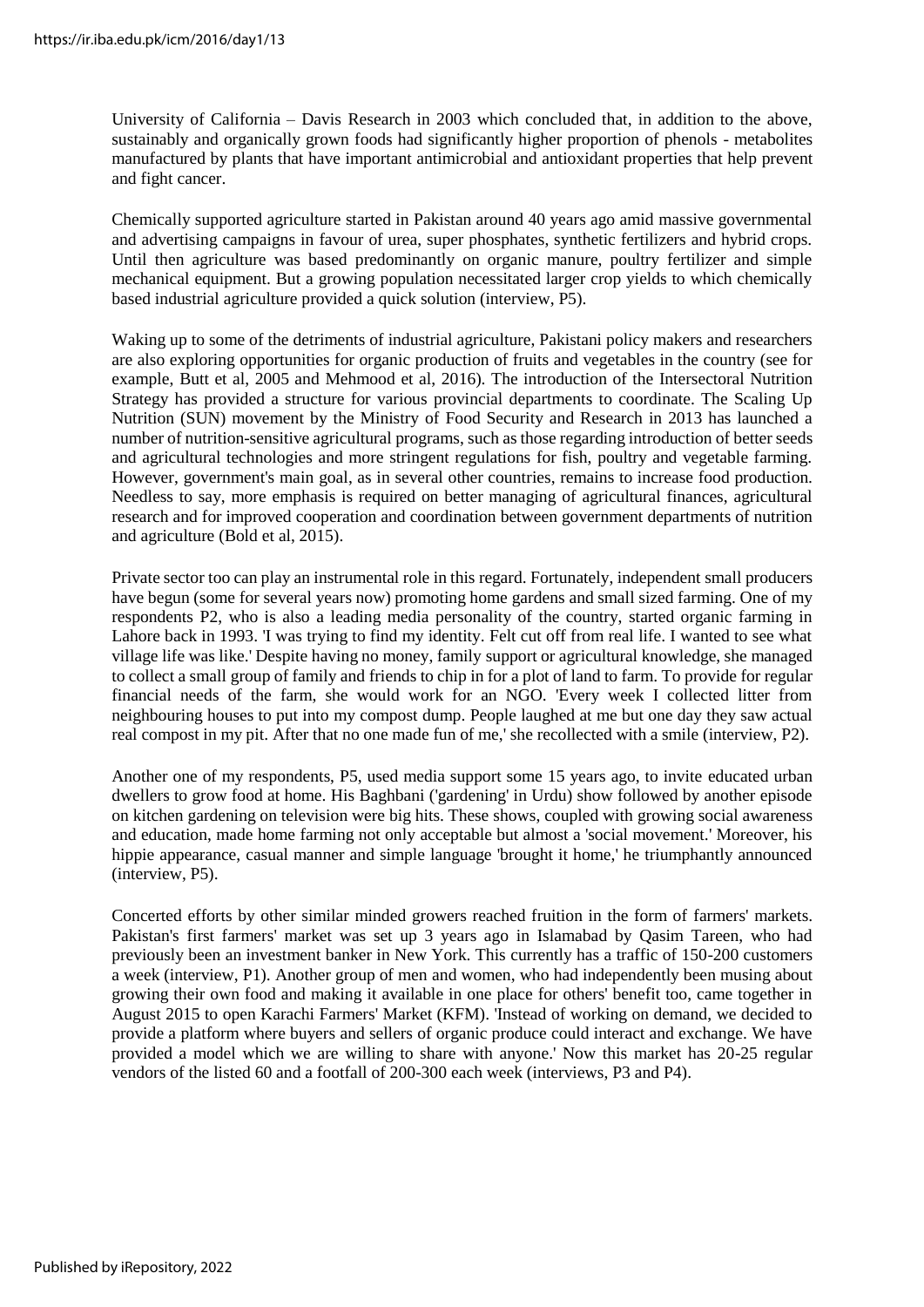# **3. Methodology**

This research has taken a closer look at the organic foods market in Pakistan, attempting to understand the marketing mix from the viewpoint of buyers and sellers. Conceived of in an interpretive paradigm (Burrell and Morgan, 1979), this qualitative paper used semi-structured interviews to elicit respondents' views. A total of 21 such interviews were taken until saturation of analytical categories: 8 interviews from sellers /producers and the rest from customers or prospective customers (including non users so far). Since existing research has shown the middle and upper middle classes to be the most likely consumers or prospective consumers of organic foods / products (see for example Ueasangkomsatea and Santiteerakulb, 2016 and Sirieix et al, 2011), convenience sampling was utilized for selecting buyers and prospective buyers (including non users) from these two classes in Karachi. Sellers, on the other hand, were purposely handpicked from the list thankfully provided by the Karachi Farmers' Market and included producers from various cities of Pakistan (Wilson, 2014).

Most interviews were conducted face to face at respondents' residences or at the Karachi Farmers' Market. Those of respondents residing outside Karachi or not easily accessible were taken on the phone. Face to face interviews were recorded digitally, while telephonic interviews were hand written. Many respondents spoke for around half an hour but some keen producers took much longer. Non-users of organic products finished off earlier. Respondents were asked about their concept of organic foods, their reasons for buying (or not buying) or selling them, and the marketing mix factors that were encouraging or discouraging their decisions. (Complete interview schedules can be found in appendix C.)

To triangulate producers' viewpoints, an observation of the Karachi Farmers' Market was carried out one July morning. Data from this session was helpful in supplementing interview data.

After transcription, respondents' answers were coded according to the predetermined categories of product, price, place, promotion and packaging that formed the marketing mix theme of the study (Bryman and Bell, 2003; Hycner, 1985). Participants' responses are presented collectively, with most representative answers quoted verbatim to clarify categorical idea. Notes from the observation session are also added to the appropriate categories It is to be noted that the interpretation given to the viewpoints of respondents is qualitative and hence personal to the researcher. Other researchers can have their own interpretations and methods of analyses. Next section presents these findings.

# **4. Research Findings**

The following section presents the interview findings from both the customer and producer groups. Participants' responses are grouped together in the marketing mix categories of product, place, price, promotion and packaging (which is dealt as a category independent from product because it was felt it warranted a separate discussion). Similar responses in each category are discussed together, often clarified with the help of actual quotes of the respondents. Observational data is also added where appropriate. In addition, each category also contains suggestions from respondents for enhancing the effectiveness of the marketing mix element under discussion. Participants' identities are disguised under alphabetical codes, using 'C' for customers (including users and non-users) and 'P' for producers.

Consumers have been grouped according to their usage of organic, as opposed to industrial or conventional, foods: one group (4 respondents) was a regular buyer of organic foods; the second (3 respondents) sought clean chemical-free foods / products (whether produced organically or in any other way). Because this group sometimes had organic food and at other times any safe and clean food, it is considered 'occasional buyers' in this study. The third (6 respondents) were only prospective (so far non-users) of organic foods. All respondents in this group belonged to middle or upper middle class and had college level or professional education.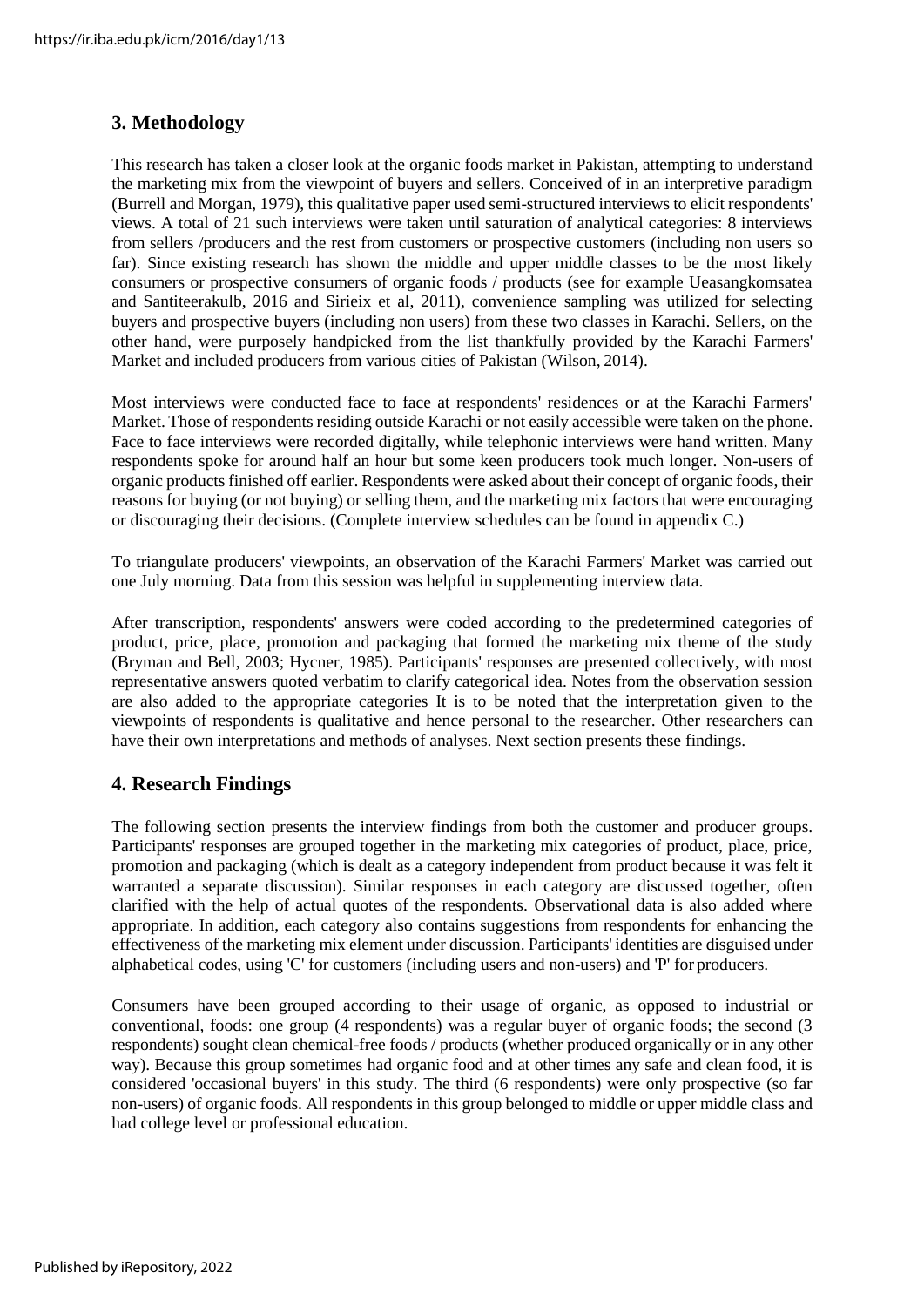Producer group includes 6 growers of organic fruits and vegetables and poultry and 2 sellers of homemade food products (with at least some proportion of organic ingredients). These organic growers, except one (who grows at home), had small farms ranging in size from 6 to 10 acres, that are run as family or friends businesses. Of the 8, 6 producers were established in Karachi, one belonged to Islamabad and another to Lahore. All of them came from well established, upper middle class families and had left / curtailed their professional careers in favour of organic food production.

#### **4.1. Product**

All respondents in the customers category had some concept of organic foods. One of the regular consumers gave a very comprehensive definition of organic foods, 'food produced in such a way that it is sustainable, doesn't damage the environment, isn't cruel to humans or animals beyond necessity; holistically ethical... [Considers] the whole – human beings, nature, plants, animals, using least degrading methods of extraction.' One regular customer C1, however, found the word 'organic' superfluous. According to her, all foods, since they contain carbon compounds, are organic. She liked to call fresh food free of additives 'pure.' These regular customers bought organic fruits, vegetables, honey, chicken and homemade cheeses, condiments, and sauces. Most of these belonged to the upper middle class localities and a few to the middle. Almost all of them had had professional education.

A small group of customers was aware of the differences between farm fresh and industrial produce but did not use the term 'organic' for their purchases. They wanted to eat vegetables and fruits and even spices that were clean, free from preservatives or chemicals, and seemed to have barkat (Divine blessing). Hence they purchased such products, irrespective of whether they were produced organically or in any other way. Classified as occasional buyers of organic foods / products, these respondents belonged to the middle class and had college level education.

As far as non-users of organic foods were concerned, many hailed from the upper middle class localities and had professional education. They had some understanding of organic foods were but were not involved enough to seek more details about them or bring them in for trial. They consumed whatever grocery was readily available.

Health was a major reason people consumed and sought organic or at least hygienic food. C4 explained, 'We buy organic because we are growing in age. We don't want our kids to consume more crappy food; their intake of junk food is already high. We better cut down on clothes and shoes and eating out and rather spend on food.'

Several producers also announced that providing good, environmentally clean and hygienic food for themselves and other people was their main purpose for opting for organic farming. Producer P6, who had been a senior aerospace engineer in Pakistan Army, enthusiastically reported about his work, 'Love it. Bit of a satisfaction trying to provide an alternative source of food without contamination to people.' He felt satisfied that many of his repeat customers were cancer survivors and those with immune system disorders. Respondent P3 was also happy that her aata (wheat flour) could be eaten by gluten intolerant people. In fact, these producers saw their businesses as part of their lives. P2 mused, 'To me it's a lifestyle.' P7, who was a fine artist by profession, saw her organic foods business as an expression of her creative ability. Procuring countless ingredients from all over the world for her wide array of homemade products, she liked to 'invent' edibles. She had lately developed peach tea that she excitedly talked about and was in the process of developing honey based snacks.

Most of the regular and even occasional customers found the taste of organic foods noticeably different, sometimes 'worlds apart', from that of conventional foods. 'Food tastes cleaner, healthier, raw, less artificial; milk tastes less plasticy,' C4 thoughtfully described. Non-users, of course, were not too discerning, as one of the producers also observed, 'all they see is cracks and bruises and one or two insects crawling in the vegetables.' To regular customers this did not matter. Even though they found organic produce 'more uneven in terms of looks; not as appealing as for example, uniform, bright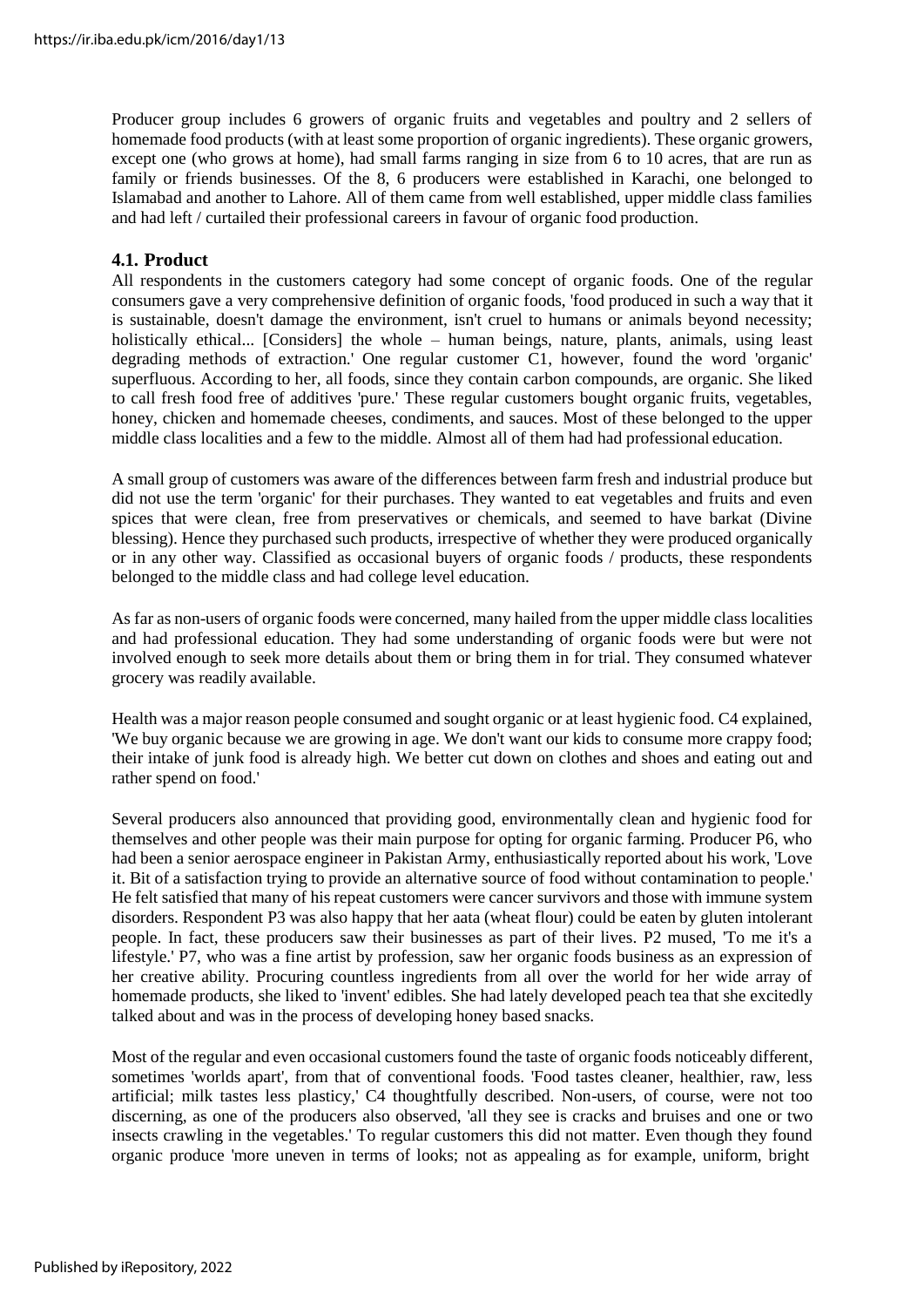apricots,' they were convinced of their nutritional value. One research participant, C11, actually found organic produce 'beautiful.'

Producers too were very strict about their ethical standards. Respondent P6 destroyed and burnt his crops 'without the blink of an eye' when pest attacks went out of control as he could not bow down to the use of artificial pesticides, nor wanted epidemics to spread to other farms. P8 also recounted her battle with using harmful chemicals. She once tried using synthetic chemicals in her soaps as customers had been complaining about their short life. But using an environmentally hazardous ingredient proved too heavy on her conscience. So she decided to let go of increased sales and reverted to her own natural formula. Organizers of the farmers' market in Karachi were also 'encouraging our vendors to buymore and more organic ingredients for their homemade products. It's a move towards organic.' (interview, P3). This was evident at the readymade food stalls at the farmers' market which were heavily advertising organic ingredients in their products.

To step-up sales of organic foods, many customers (including non-users so far) and producers believed that increasing supply and variety would induce people to consume more. 'Supply is our biggest hindrance,' one of the producers stated. Some producers suggested finding more vendors, especially for farm produce, while others like P4 believed, 'People must grow their own food.' She listed options of roof tops, pot gardening, community supported agricultural farms, parts of apartment buildings and public parks for growing more fruit trees than decorative plants. But for this, P8 suggested, professional help was needed, such as a platform for expert opinion and advice, where one could write articles, share information, give and receive counsel. Highlighting the role of Mr. Tofiq Pasha who had been instrumental in introducing and encouraging kitchen gardens, she said, 'We need more Tofiq Pashas and more of Tofiq Pasha.' Finally, producers and even some customers believed that before increasing supply, we needed to learn to eat seasonal for our own health, as well as that of the soil and the vegetables and fruits grown on it.

## **4.2. Price**

All regular and occasional customers, as well as non-users, found organic products two to three times more expensive than conventional products. One regular user objected, 'Prices are at least 3 times. That's why we consume less. Organic food has less shelf life so one can't stock it. It has to be consumed quickly. Therefore not worth the trip.' Another customer protested, 'Price is such a big factor that middle and lower middle classes won't buy even if it's much more beneficial. They are surviving on gatar bagheecha [grown on untreated sewage water] vegetables and poor quality food and water. Why would they buy more expensive?'

Customers strongly advocated reduction in prices to increase sales. A regular buyer of organic foods, C4 argued, 'People would like to buy more if they reduce prices. This will increase sales and demand. People who don't come are the ones who can't afford. They should reduce price of every single item, seriously.' She called one of the places she does her organic shopping from 'elitist, exclusive.' Many other consumers also pointed out to the buyers of organic products to be primarily the privileged elite of the country.

Producers agreed that prices of organic products were no doubt higher than those of conventional products but those who realized their worth were willing to buy them at a premium. Besides organic products appeared overpriced when one looked at monetary cost only. If one took into account cost to the soil, to the environment and to the animals, not to mention one's own health bills, it is conventional farming that turned out to be more costly in the long run.

Even in monetary terms, P1clarified, organic products were not more expensive than conventional products. In the open market prices, he explained, prices fluctuated a lot. So prices of conventional produce averaged out to be more or less that of organic produce. 'In past Ramadan, for example, tomatoes had gone up from Rs 40/kg to Rs 200/kg in the open market. Yet we continued selling at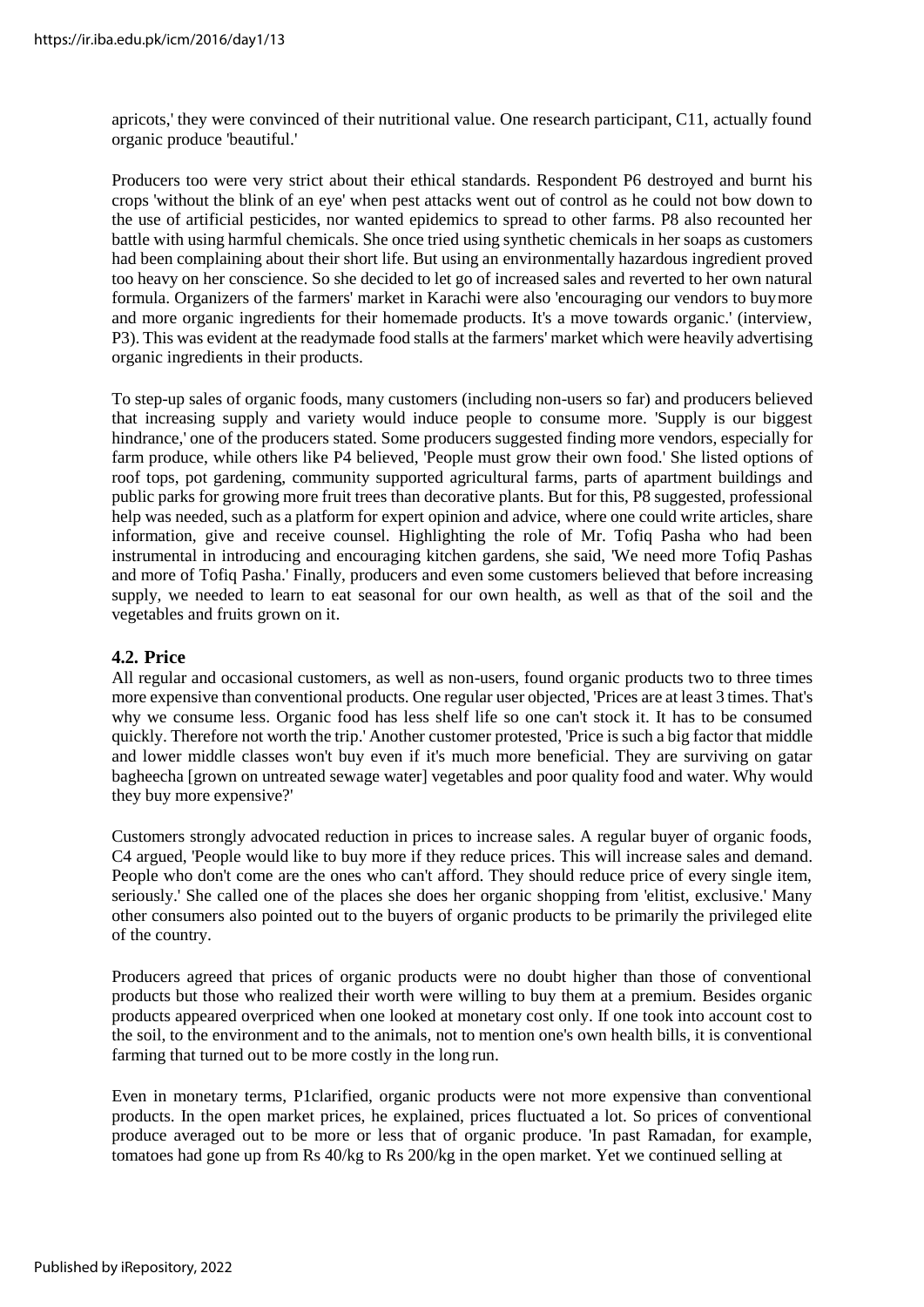Rs80/kg.' He also explained how his organic chicken, bred in open farmyards (truly free range) and fed and looked after for several months before delivering to end user, was priced at Rs. 550 for approx a kilo. In the open market the same weight chicken, made ready in a month's time, sold for around Rs 400. To top it, he weighed his chickens after culling, whereas they were weighed alive, with feathers and all, in the open market.

Respondents, like C2, who had some idea of the painstaking organic production – difficulties in achieving economies of scale, preparing compost, use of natural fertilizers and pesticides and no mass advertising - nevertheless said, 'But organic producers need to downgrade their lifestyle of big houses, cars, air conditioners which they trying to sustain by selling organic. Consequently their products are overpriced and organic becomes a rich man's product.' Another customer affirmed, 'They can afford to reduce prices, they are all rich people with farms of their own.'

In contrast to the above allegations, several producers revealed the rather meager financial conditions of their businesses. Far from reaching a break-even, many put their personal savings into their farms on a regular basis. P2, who has been in this business for more than 20 years had never calculated her expenditures or income, so couldn't say if she had ever broken even! P6 also informed that he would break even in winter months when big harvests were reaped and used these savings to finance summer expenditures when harvests were leaner. Even then he paid his farm workers more than double the market rate, with women receiving the same wages as men (not a norm in Pakistani agriculture). When I asked him the reason, he simply said, 'I have to answer God one day.'

# **4.3. Place**

Many regular buyers of organic produce and products shopped at Karachi Farmers' Market, buying once or twice a fortnight. Some also visited big supermarkets or the Empress market downtown. But C1, who was a regular buyer of clean homemade food never shopped at farmers' markets or supermarkets but bought farm fresh produce from neighbourhood vendors and poor cottage producers who allowed customers to select whatever they wanted, as much as they wanted and sold at very low prices. This was the most involved and informed consumer group that took pains to procure healthful food. One such customer detailed her frequent shopping trips for grocery - fruits and vegetables had to be bought from KFM, bread from bakery, organic milk was home delivered, rapeseed oil from another organic producer, and random requirements from neighbouring green grocer. 'Not easily available and not in one place. One has to drive up especially to buy organic bread, for example. It is inconvenient,' she concluded.

Other seekers of clean and chemical-free (though not necessarily organic) food bought open grocery from local green grocers or mobile thela walas (hawkers with carts) who sold from house to house. One such person, C7, shopped at a farm shop near her office, since they gave her fresh produce at discounted prices. These people often shortlisted suitable vendors and then preferred to shop from them. Such local arrangements were seen to be more convenient and economical than supermarkets or specialty organic food stores. 'Conveyance is expensive for us. We can't pay Rs 600 for a trip to a farmers' market in Clifton.' Another respondent seconded, 'In middle classes availability is of 'supreme importance.'

Non-buyers of organic foods also fulfilled their grocery requirements from neighbourhood grocers or random convenient spots.

Accessibility was a key reason, customers noted, organic products were not selling widely. 'Availability needs to increase in middle class areas,' several customers stressed. C3 promised, 'If available in my area [Nazimabad] people will buy. I am 100% sure they will buy... even if a little expensive.'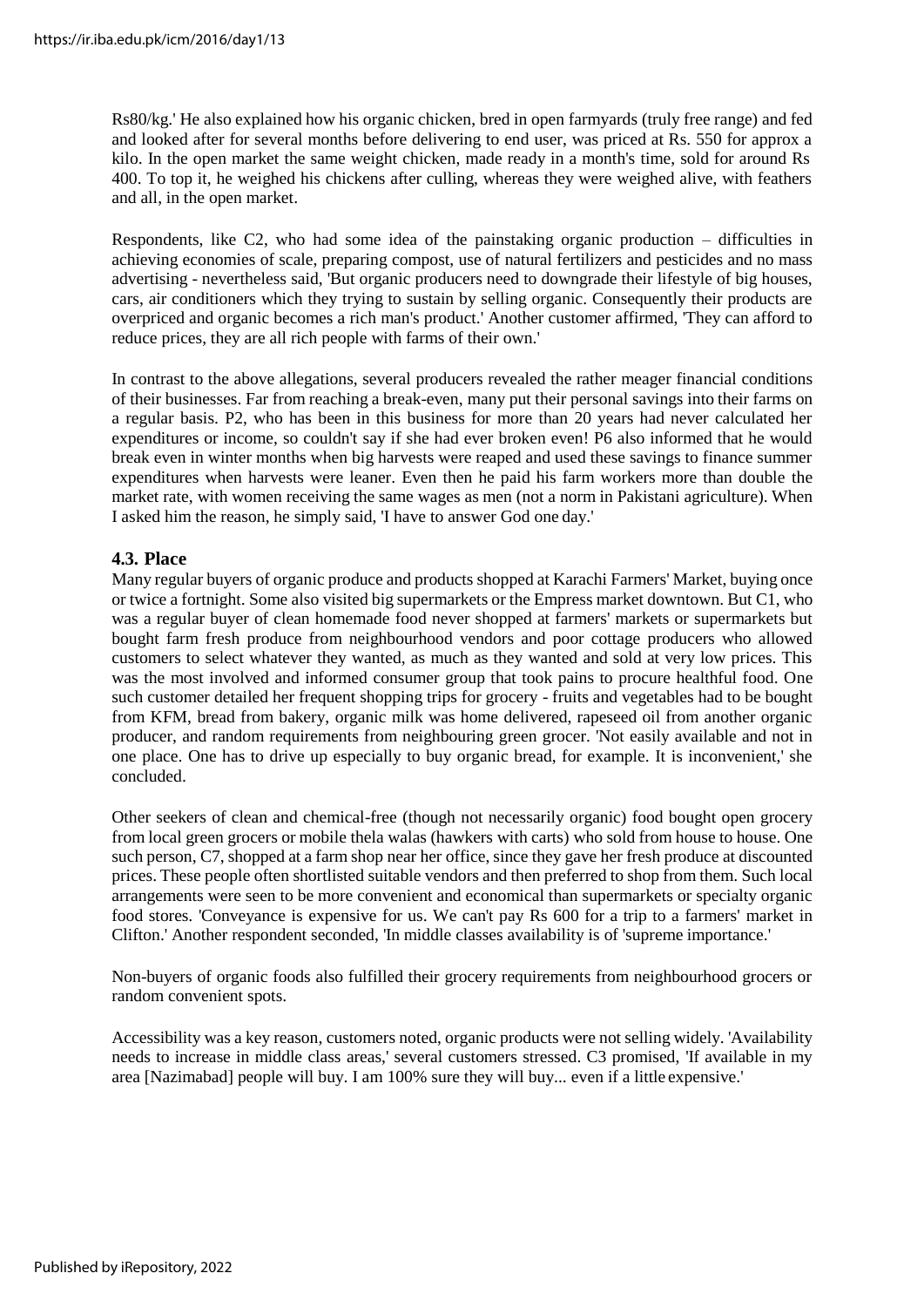Another frequent shopper of organic foods suggested, 'Vendors can operate from their houses. They have land, time. Buyers can pick up jams, condiments, sauces from their homes. This will increase demand and they will be able to increase supply and bring down prices.'

One non-user also suggested home delivery in order to entice her to buy organic, which was what growers/producers outside Karachi were already doing 'to build marketing relationships' with customers. Home delivery also enabled them to quickly sell off fresh produce nearby.

All of my respondent producers sold at Karachi Farmers' Market (KFM), which was endeavouring to collect suppliers of different organic products under one roof. Some also sold at a couple of big supermarkets in elite localities. Those residing outside Karachi, such as P1 and P2, sent their produce via bus or courier to KFM. One of the vendors, P7, gave her reason for selecting Karachi Farmers' Market. '[I get] best [sale] results at KFM because people come here with a mindset to purchase organic.' This was attested by one customer in the following words, 'KFM are doing something positive; trying to put out something positive there to compete with large brands. It's very difficult thing. I also empathise with them – same class group, educated, middle class, workers, residing in Defence, people like us with areas of similar concerns.' Continuing the argument, he added, 'My honey sellers in Sadar are also trustworthy people because they are religious minded. I don't think they'll lie.' Appreciating personal presence of growers at KFM, C9 noted, 'A lively person makes you feel nice.'

Nevertheless, realizing 'our location is inaccessible for many' producers at KFM were exploring other retail options. P5 suggested including traders (middlemen) in the supply chain to ensure a bigger and more varied inventory at the Market. Some producers were trying to sign contracts with supermarkets but facing issues of packaging (as discussed under the heading of 'Packaging') and concerned whether retailers would provide them required marketing support (such as separate aisles and positive personal selling). P6 also believed middlemen found them threatening, which is why he quit from all but one supermarket.

## **4.4. Promotion**

Regular users relied primarily on word-of-mouth marketing and personal selling by vendors as their major reasons for trusting sellers. C1 observed, 'You have to know the person, have reference for him who makes it [product] at his house.' C2 remarked, 'Easier if I trust them.' Many producers also believed that word-of-mouth marketing and social reference 'have more credibility than official certification in this part of the world.'

Respondent P5, an eminent organic producer, also promoted organic farming to big and small farmers: he ran TV shows, visited universities and researchers and invited people to his farm. Other producers were also using social media - such as facebook, web pages, Islamabad Food Diary – to market their products. Some producers occasionally printed out brochures and leaflets. In spite of these efforts, not many users and non-users had heard of any promotion - other than health benefits - of organic foodsin Pakistan.

A few insightful customers (such as C2 and C6), who themselves promoted organic consumption, noted that sellers' emphasis only on the health benefits of organic products was largely responsible for this. Since only affluent people in the country could afford to spend discretionary income on health foods, organic had become predominantly a rich man's product who was buying it 'as an insurance against bad health and old age.' C2 ardently opined, 'Organic is about ethics but vendors are stressing only health, rather than sustainable production, cruelty to animals, environmental degradation. Different aspects will resonate with different people...Besides, everybody must educate everybody, give organic gifts, push it on others. We all need to depend less on cash, buy local, barter, downsize, follow a more sustainable pattern of consumption. Everybody must educate everybody. It's not only farmers who have stake in it.'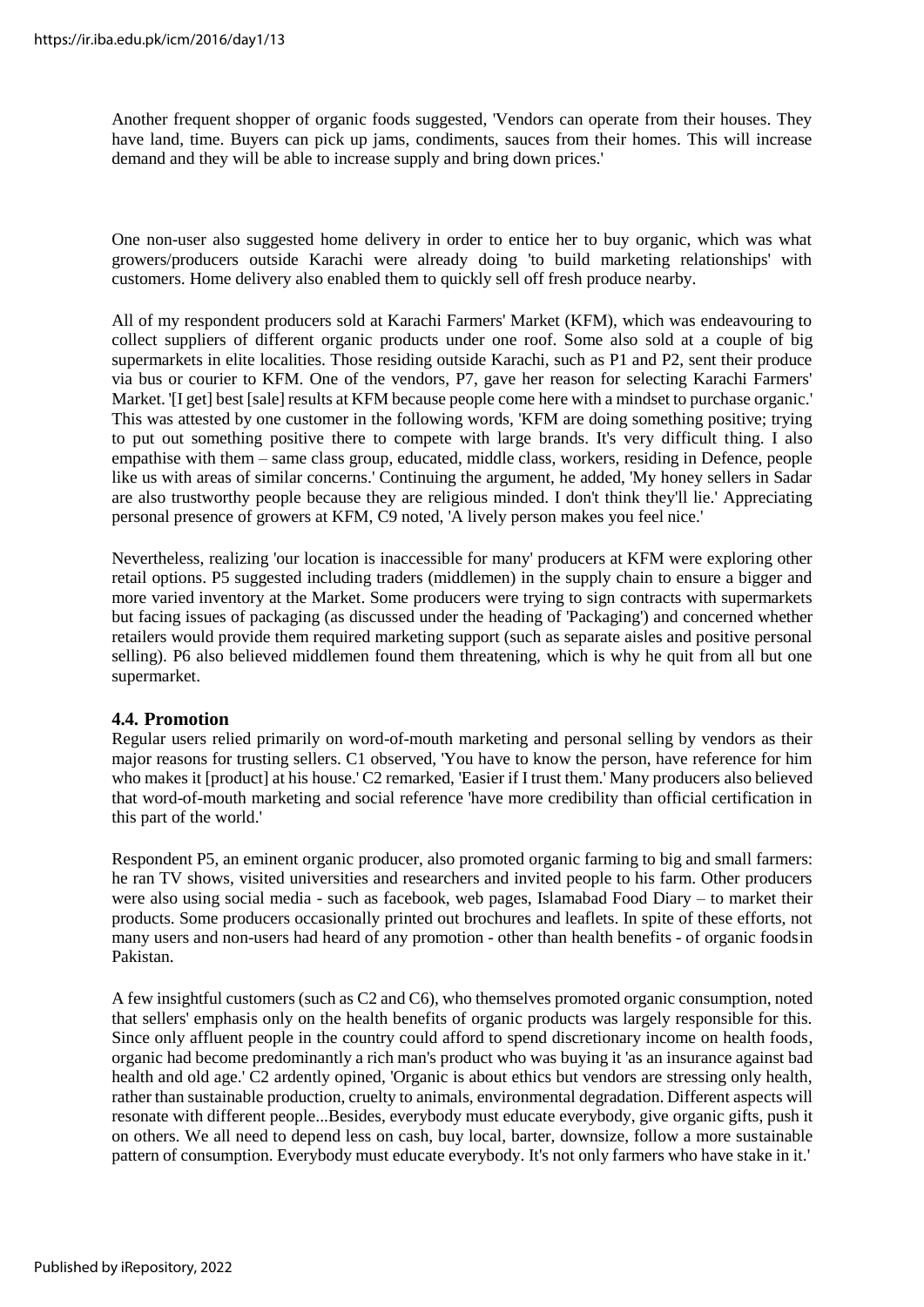Besides, overemphasis on health was helping industrial organic producers to cover up the actual conditions in which organic farming was being practised. Sounding disappointed, C2 said, 'Right now organic is a label, has food miles, packaged in plastic, and refrigerated for 5 months. So it's not truly sustainable.' Producer P2 couldn't agree more. 'I say remove the 'organic' label altogether. It becomes exploitative. Use the word desi (local) instead.'

C2's words were echoed by many producers. P1 and P4 recognized the need for a 'holistic approach.' There was a need to work with government bodies, NGOs, agricultural researchers, environmental activists, and doctors to spread the organic trend to all and sundry rather than to only the rich privileged class, they said. P5 and P8 stressed the need to educate people by writing articles, developing websites, and inviting and visiting students and scholars to look at the bigger picture of the poverty of the farm worker, local production, environmental care, and animal welfare, in addition to personal health. Finally P8 advised not to give in to customer complaints about natural properties of organic produce – that they takes time to prepare, are not as long lasting and not as attractive - but to remain steadfast on one's commitment to organic.

C3 also mentioned the need for influential backing to establish farmers' markets, 'In our country anyone who does good work is threatened.' Producer P4 also believed government policies, big businesses, poor regulations and lack of consumer protection policies were huge hindrances for them.

# **4.5. Packaging**

Most customers, whether regular or occasional, were not really concerned whether paper or plastic or any other organic or inorganic material was used for packaging. They generally found packaging of organic products 'ok.' Only one regular customer, C1, objected to plastic packaging as 'not truly sustainable.' He intended to 'buy more if refilling can be done.'

C1 seemed to be echoing the concerns of producers who were eagerly bringing environmentally safe packaging into the organic foods market. Grower P2 sold in breathable packaging (bori) in bulk, like 40-50kg bags of wheat and rice, with small pouches of organic preservatives like turmeric and blackseed inside. P6 was in the process of developing reusable and repairable wicker baskets with compartments. He was not in favour of paper, as according to him, it too required cutting down of trees and soon became non-reusable. I too saw much more glass, paper, wicker packaging at Karachi Farmers' Market, compared to 2 months ago. One of the organizers also told me about their plan to offer price-cuts to customers who brought back empty refillable glass bottles.

But retailers often were rather unhappy with organic suppliers' packaging choices. Supermarkets that were willing to stock organic produce sneered at large and bulky cardboard boxes and favouredplastic packaging instead. Producers were not unaware of these issues. Respondent P5 empathized with them as to how could one package hundreds of thousands of units without plastic packaging, especially when the issues of retaining crispiness, durability, handling and storage were present to complicate the matter? But he was hopeful that some resolution would soon come around.

One of the regular customers also expressed dissatisfaction with inadequate and unreliable labeling of organic products in supermarkets. Producer P1 thus advised tamper proof packaging and clear labeling for organic items.

# **5. Analysis and Discussion**

The following paragraphs discuss the primary findings in the light of secondary literature, keeping intact the above mentioned categories of product, price, place, promotion and packaging.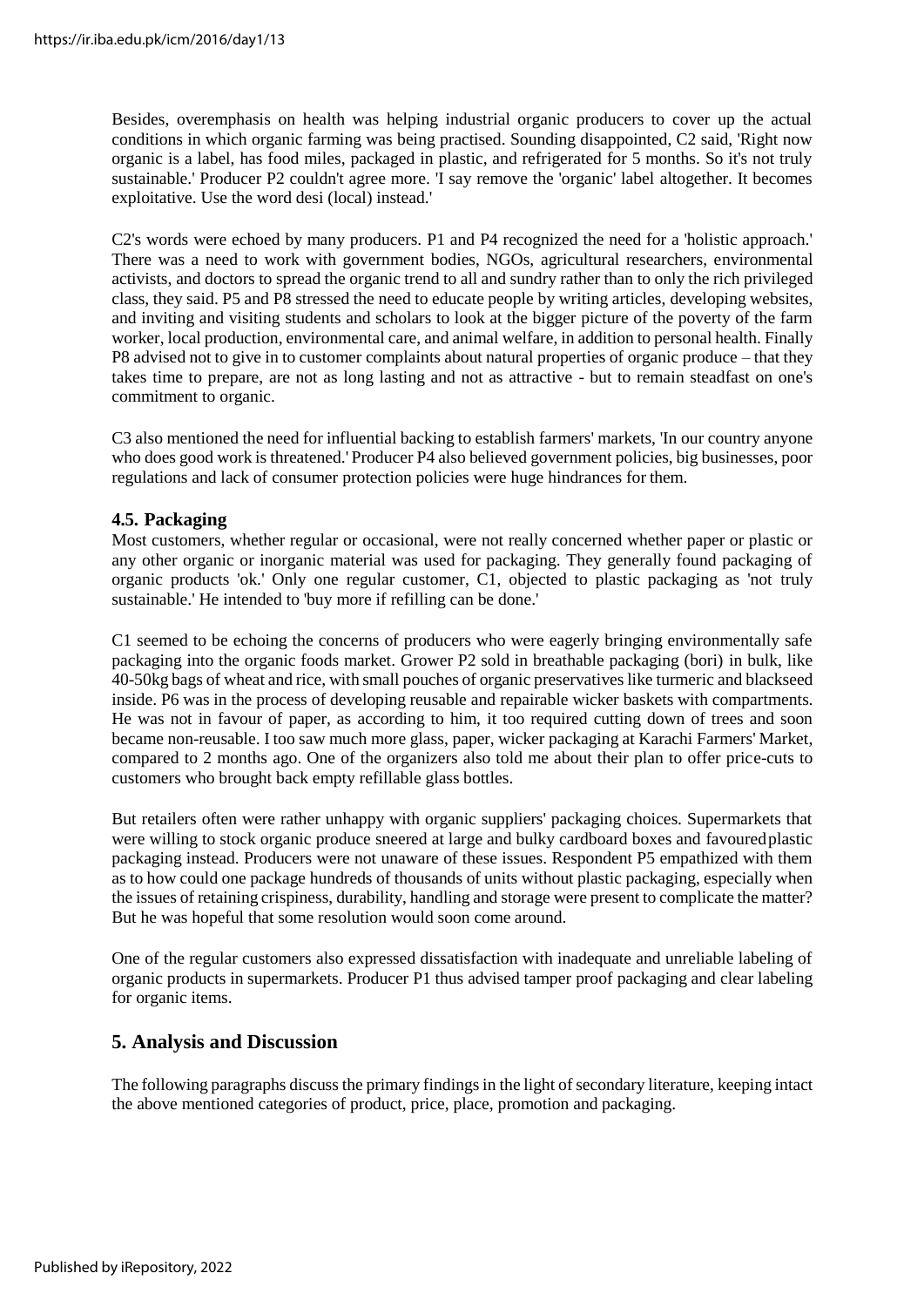#### **5.1. Product**

Findings show that all respondents had an idea of the value of clean, chemical-free food but not all procured it. Some specifically bought organic products - such as fruits, vegetables, staples, poultry, bread and condiments - for the purpose, while others resorted to fresh clean produce sold openly. Even non-buyers of such foods were somewhat aware of the distinction between organic and conventional produce, but due to various reasons shopped whatever was most conveniently available.

Health was the main reason customers sought and producers provided clean chemical-free food. Several researches from all over the world (see for example, Ueasangkomsatea and Santiteerakulb, 2016, in Thailand; Chiew Shi Wee et al, 2014, in Malaysia; Sirieix et al's, 2011, in China; Bartels and Berg, 2011 and Wier and Calverley, 2002, in Europe) also name health as number 1 reason for a move towards organic. Interestingly, Sirieix et al's (2011) respondents in China used the same terms as used by my respondents - 'safe,' 'clean,' 'chemical-free' - to describe the kind of food they liked to eat. Taste and freshness were also important to my participants, as they were to Bartels and Berg's (2011) respondents.

Very few customers, but most producers, also mentioned environmental and ecological reasons for their turn to organic. It can thus be said that altruistic motives - such as environmental concerns, food miles or support for small producers, animal welfare - are only emerging in this part of the world, as elsewhere in China (Sirieix et al, 2011) and Thailand (Ueasangkomsatea and Santiteerakulb, 2016) but are more established in the developed countries of Europe (Wier and Calverley, 2002).

Many respondents suggested an increase in supply and variety to encourage them to eat more organic. Locating more vendors was the way forward for some, while others believed in growing one's own food. A few respondents called for professional help in case of the latter. Whatever tactic one used, the need for increasing supply could not be over emphasized. But before increasing organic consumption, it was seen important to learn to eat seasonal, for better health and harvests.

#### **5.2. Price**

Most consumers found organic products expensive, up to 2 to 3 times the price of conventional products. Researches elsewhere in Asia and Europe (Sirieix et al, 2011, Wier and Calverley, 2002 and Naspetti, 2002, for example) also confirm this. Customers and even non-customers vehemently asked for a reduction in prices to encourage them to buy (more). Very few customers were aware of the long laborious process of organic production. This was why many customers, especially from middle class areas, preferred to buy fresh open produce from neighbourhood vendors than go for specifically organic products in farmers' markets or supermarkets.

Though some producers, like some of the above mentioned researchers, argued for lower prices, many believed otherwise. Calling organic products pricey was not a fair evaluation of them. It not only brushed aside the much longer and painstaking process of organic production but also ignored all cost savings to the soil, to the environment, to the animals and to the small local farmer. Were these costs taken into account, not to mention the price fluctuationsin open market, conventional agriculture turned out to be more costly, particularly in the long run. Michael Pollan reminds of the same reality. '[If] no pesticides found their way into any farm worker's bloodstream, no nitrogen run-off or growth hormones seeped into the watershed, no soils were poisoned, no antibiotics were squandered, no subsidy checks were written. If the high price of my all-organic meal is weighed against the comparatively low price it exacted from the larger world, it begins to look like a real bargain' (2006: 182).

Moreover, as some respondents incorrectly alleged, several producers were not 'rich people with farms of their own'... 'out there to make profits from scaring people from unclean poisonous foods' but were often ethical, educated, well-established men and women who had adopted organic as a way of life. Far from making profits, many had never even broken even. To them 'it is health and vitality [of self and nature at large] rather than yields that matter most' (Brown, 2000:6).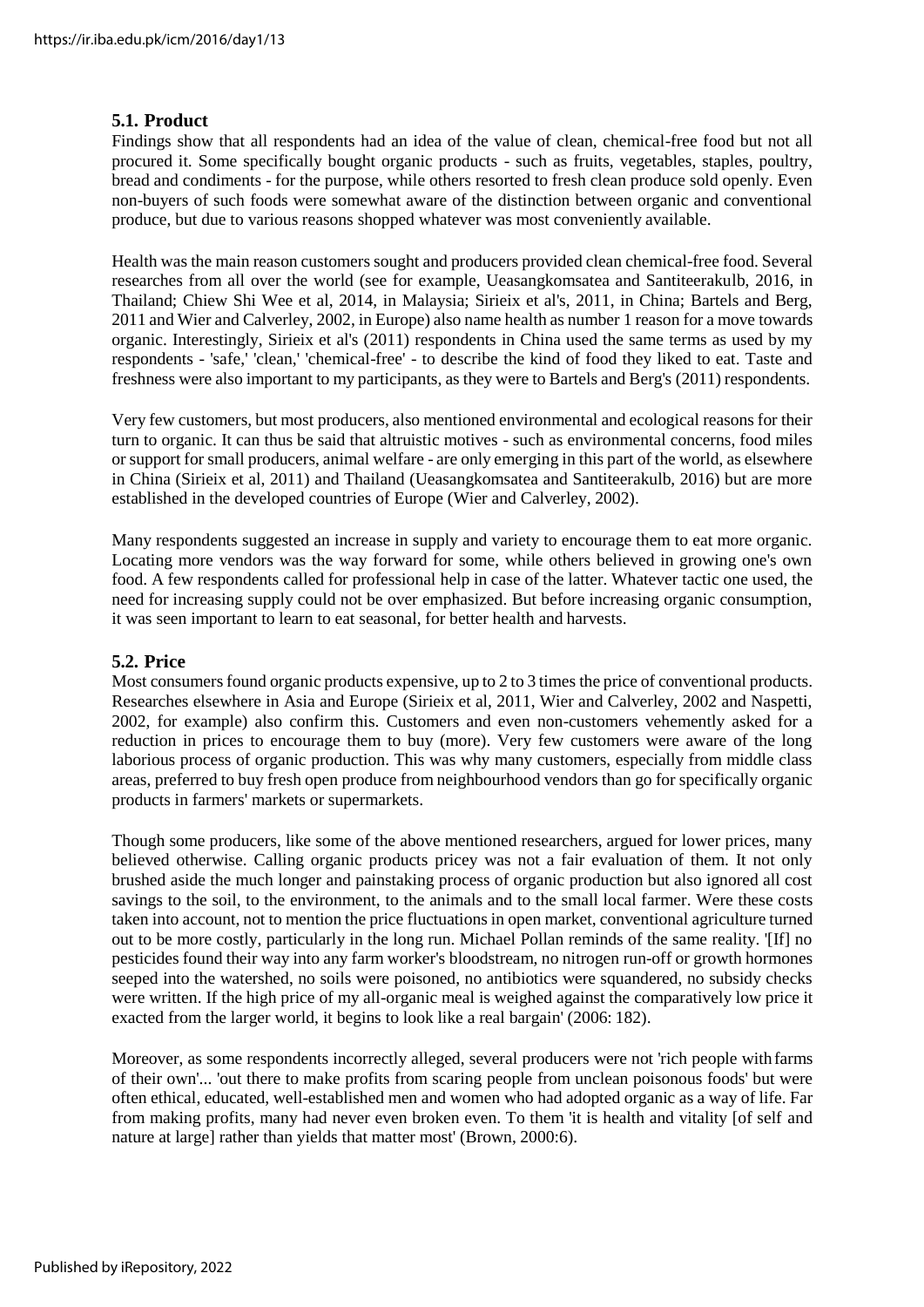#### **5.3. Place**

Most of the regular customers bought organic food from farmers' markets in Karachi and Islamabad. Some also visited supermarkets occasionally. In times of spontaneous need, they resorted to neighbourhood shops. Being the most involved customer group, these people eagerly sought out specific vendors for specific products, however inconvenient it was. People in search of clean open food (produced organically or in any other way) also selected few trustworthy suppliers and stayed with them. Non-buyers of organic foods bought grocery from any easily accessible shop or hawker. Thus accessibility was considered of 'supreme' significance in the purchase of everyday grocery. Since purchase of organic foods / products required much time and effort, not many customers were committed enough to locate them. Many of the previously mentioned researches - such as those of Wier and Calverley (2002), Shi and Hodges (2015) and Naspetti (2002), and Sirieix et al (2011) - attest to this fact. However, most consumers in these researches preferred to buy from supermarkets because of regular, if narrow or more expensive, range of supply. A few bought directly from farmers and the open market.

Although a fairly new addition to the distribution network, farmers' markets have proven useful for both buyers and sellers as they supply different organic products in one place. Besides personal interaction with actual growers of food gave customers confidence in their purchases. Buying open grocery from neighbourhood markets or specific home producers, on the other hand, accorded customers convenience, economy and sometimes selection of merchandise. The few elite supermarkets which stock organic products offer none of these benefits (substantially). In fact, some customers do not even trust their prices and labels.

Though farmers were endeavouring to improve availability of organic foods / products, many respondents believed, this along with high prices, was holding down adoption of these products in the country. Some users and non-users pledged to buy more if the twin issues of availability and prices could be resolved. 'Yes, yes, yes' non-user C5 said. 'Definitely I will try' non-user C12 promised. Many producers were trying to improve delivery through supermarkets and middlemen, but neither seemed very supportive of organic foods / products (also see section on packaging below). Home delivery was also suggested as a distribution option in Karachi as in other cities of the country.

## **5.4. Promotion**

Respondents in the study considered word-of-mouth publicity and trustworthiness of critical value in promoting organic products. Customers preferred to talk directly with vendors, whom they sometimes saw as 'people like us' and this gave them confidence in their purchases. Sirieix et al (2011) also speak about trust as an important factor in inducing trial.

In addition, producers were using social media, websites and sometimes TV shows to market their products. One of them also visited universities and invited other farmers and students to his farm. Unfortunately, not many customers, particularly non-users, were aware of these activities or of organic farming as anything other than a road to better health. According to one of my customers, this state of affairs was mainly because producers, particularly industrial producers, were emphasizing only the health benefits of organic products, sidelining or even ignoring environmental issues, animal welfare or local concerns, consequently losing out on prospective customers who could have been wooed by these reasons.

Moreover, excessive emphasis on healthcare gave lukewarm ethical producers opportunity to camouflage the actual conditions of organic food production. Michael Pollan captures this reality in his classic work, The Omnivore's Dilemma. Calling 'organic' an 'industrial artifact, he warns that organic should not be simplistically assumed to be automatically healthful, especially for the entire ecosystem. Food that is heavily processed and has travelled long miles is hardly sustainable. Besides, on many industrial milk plants cows are still tethered to machines and have never seen a blade of grass, though they are fed organic fodder every day! Many chickens remain locked up in pens with hundreds of others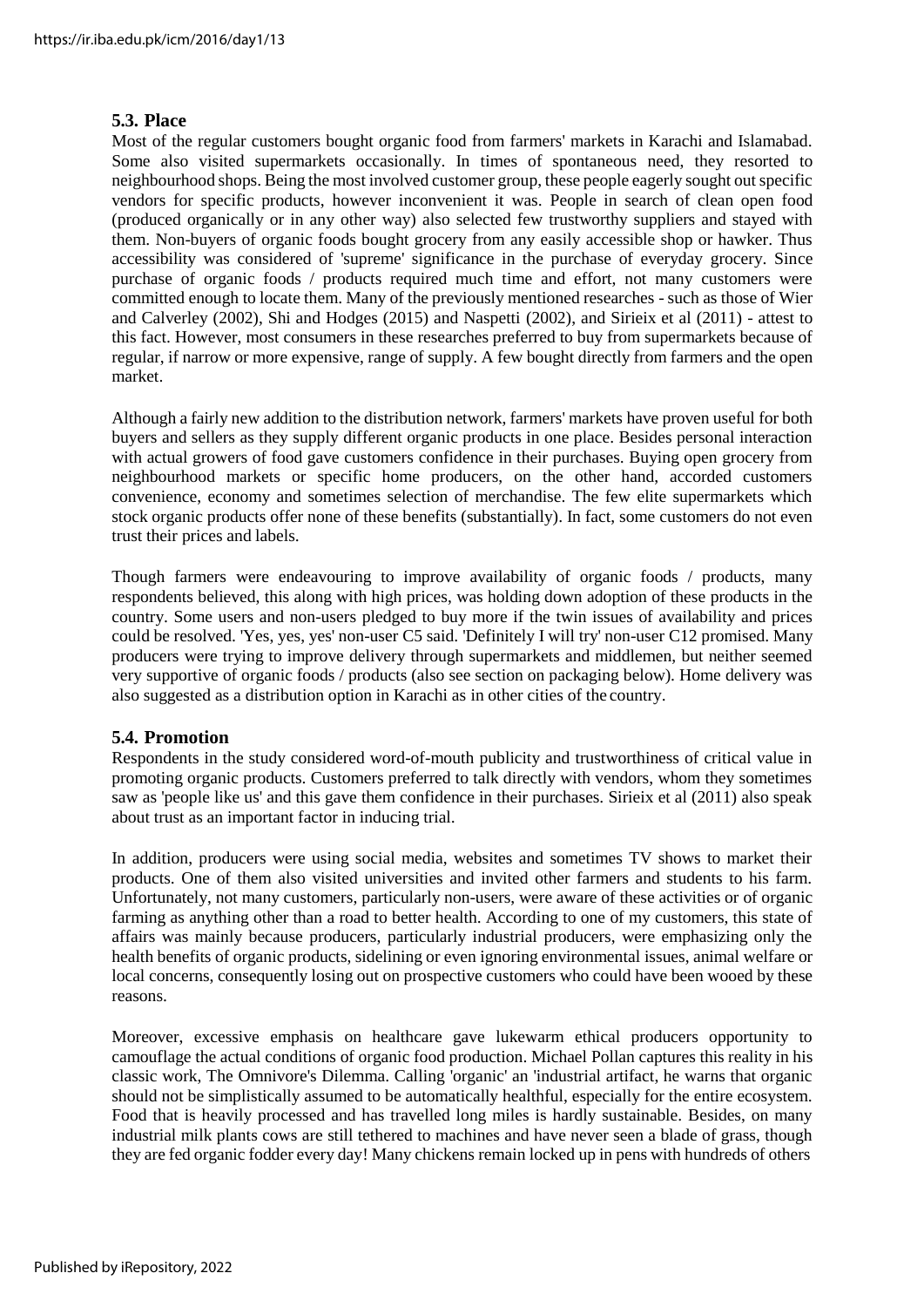and are allowed to venture out to a narrow grassy yard only for only a few minutes every day (2006). Reverberating these concerns, several producers advocated joining hands with government bodies, educationists, environmental and animal welfare activists and for remaining steadfast to the organic way of life.

# **5.5. Packaging**

On the whole, customers found packaging of organic products 'ok' and did not give much serious thought to it. One customer, however, was perturbed by the use of plastic by some organic vendors and another found labeling inadequate and not always trustworthy. Most producers, on the other hand, were sensitive to the use of environmentally hazardous packaging and were campaigning aggressively for banishing plastic out of the organic foods / products market. Some were even working to develop more ecological packaging alternatives. Unfortunately, retailers often objected to paper cartons, favouring plastic packaging instead.

These results are somewhat different from those of other studies in the developed (not so much in the developing) world, where communicative, ethical and environmentally safe features of packaging are becoming important marketing concerns (Fernqvist et al, 2015). Significance of ethical and adequate labelling is highlighted by Wier and Calverley (2002), Bartels and Berg (2011) and Sirieix et al (2011). Environmental issues in product packaging are evident in Fernqvist et al's (2015) study, where paper was seen as giving a feeling of a 'fresh[ness]' and reminiscent of 'farmers' market,' while plastic was considered strange, expensive, unnecessary and 'bad for the environment.'

I believe a more holistic promotional effort, geared towards enlightening people to the various dimensions of organic foods, including environmental concern, will automatically win votes towards environmentally safe packaging.

# **6. Conclusion**

This research studied the organic foods / products market in Pakistan by interviewing buyers (including occasional and non-users) and sellers regarding their views on the marketing mix of these products and inviting their suggestions for improving marketing mix problems they highlighted. It was seen that most people were aware, at least somewhat, of the benefits of clean, chemical-free food but not all bought it. Some bought specifically organic foods / products for the purpose (called regular custoemrs in the study); some looked for any clean and safe alternatives (whether produced organically or otherwise – they are thus called occasional consumers), while some others just shopped whatever and wherever convenient (aware, but not committed enough to look for safe clean food; called non-users in the paper). Health, as in other countries, appeared as the main reason for the quest for organic foods / products. But high prices and limited availability made shopping for organic foods / products difficult, causing even involved consumers to curtail their purchases. Market for organic products was further seen to be limited because of customers' ignorance or vague understanding of altruistic concerns about ecology and fair trade. It was thus argued to increase supply and variety through intensifying distribution and providing organic foods / products with more holistic promotional support. These measures, it was hoped would pull demand up and push prices down. Besides, they would enlist those customers who so far had not been wooed by the health motive. Thus a revised marketing mix was seen to have potential to contribute to the overall market development of organic foods / products in Pakistan.

It is hoped this research has provided stakeholders with a more well-rounded view of the organic foods / products' market in Pakistan that will help them take more informed decisions about their food choices and marketing strategies.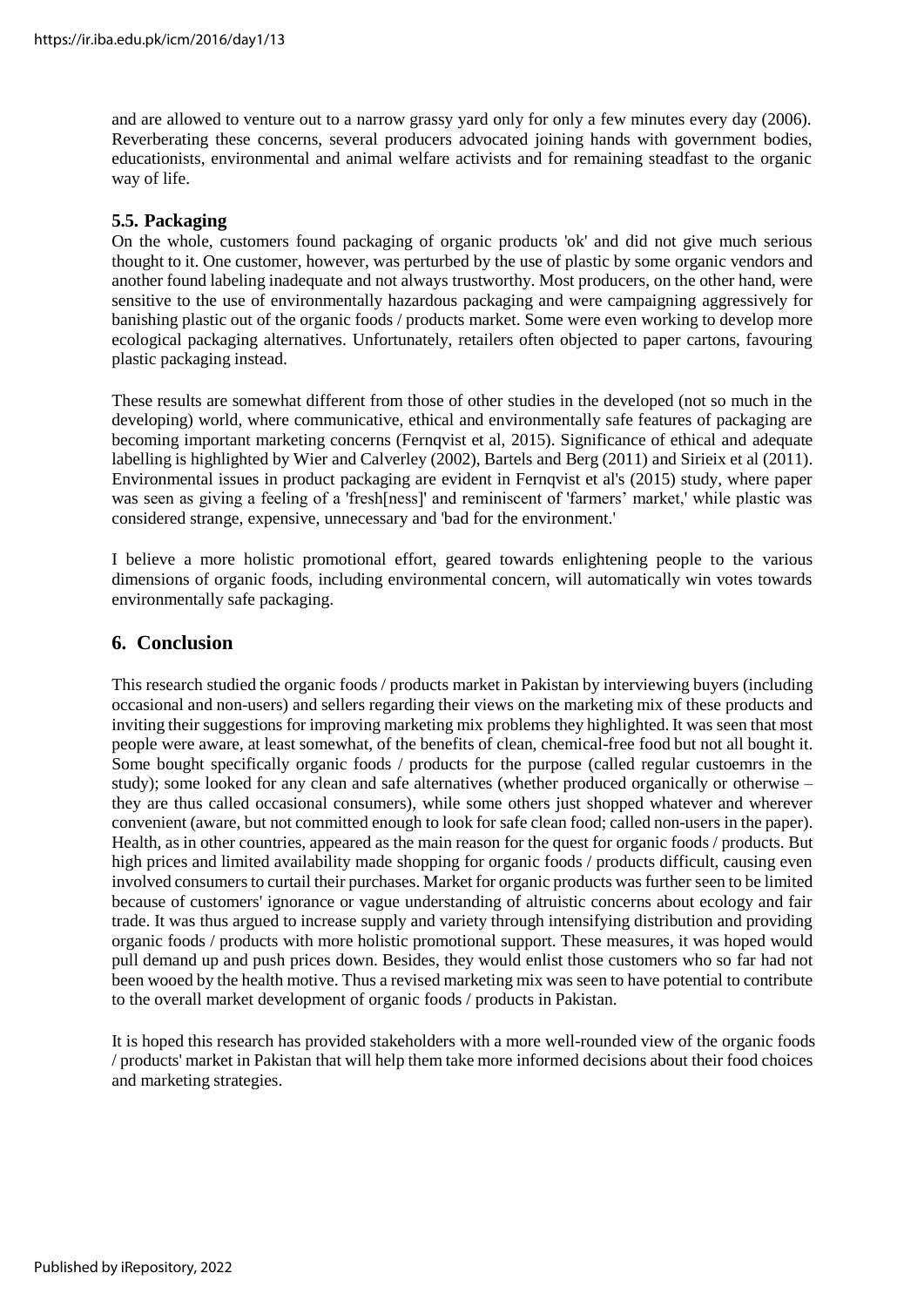# **7. Limitations and Areas for Further Research**

In this research all customers and most producers belonged to Karachi. It is felt a more varied (geographically and socially) and wider sample could have enrichened findings further. Also limitations of scope and space did not allow the researcher to fully investigate some of the debatesaround organic foods, such as sustainability, consumer demographics, repositioning, etc. These ideas were only touched upon and one is briefly mentioned in appendix C. They can be explored in upcoming researches.

# **References**

- Bold, M., Kohli, N., Gillespie, S., Zuberi, S., Rajeesh, S.and Chakraborty, B., (2015). "Is There an Enabling Environment for Nutrition-Sensitive Agriculture in South Asia? Stakeholder Perspectives from India, Bangladesh, and Pakistan", *Food and Nutrition Bulletin,* Vol. 36(2) 231-247.
- Badgley, C., Moghtader, J., Quintero, E., Zakem, E., Chappell, M.J., Katia Avilés-Vázquez, K., Andrea Samulon, A. and Perfecto, I. (2007), "Organic Agriculture and the Global Food Supply". *Renewable Agriculture and Food Systems* Vol 22 (02), pp 86-108.
- Bartels, J. and Berg, I (2011) "Fresh Fruit and Vegetables and the Added Value of Antioxidants: Attitudes of Non-, Light, and Heavy Organic Food Users," *British Food Journal*, Vol. 113 Issue 11 pp. 1339 – 1352.
- Brown, L. (2000) Organic Living, *Dorling Kindersley Pub*, UK.
- Bryman, A. and Bell, E. (2003) *Business Research Methods*, Oxford Uni Press, USA.
- Butt, M.S., Kamran Sharif, Babar Ehsan Bajwa Abdul Aziz (2005) "Hazardous Effects of Sewage Water on the Environment: Focus on Heavy Metals and Chemical Composition of Soil and Vegetables," *Management of Environmental Quality: An International Journal*, 16 (4) pp.338 - 346.
- Chiew Shi Wee, Mohammadd Shoki Bin Md. Ariff, Norhayati Zakuan, Muhammad Naquib Mohammad Tajudin, Khalid Ismail, & Nawawi Ishak (2014), "Consumers Perception, Purchase Intention and Actual Purchase Behavior of Organic Food Products", *Rev. Integrated Business and Economic Research* Vol 3(2) pg 378.
- Faber, S. (2016) "Unregulated Farm Pollution, Not Billboards, is the Real Scandal", *The Blog*, USA.
- Fernqvist, F., Olsson, A. and Spendrup, S. (2015), "What's in it for me? Food Packaging and Consumer Responses, A Focus Group Study", *British Food Journal*, Vol. 117, Iss 3 pp. 1122 – 1135.
- Heilig, S. (2013) *New York Times*, USA.
- Hycner, R. (1985). "Some Guidelines for the Phenomenological Analysis of Interview Data", *Human Studies* 8, Netherlands.
- Jaffer, M. and Masud, K. (2003) "Selected Toxic Metal Levels in Seasonal Fruits of Pakistan", *Nutrition & Food Science*, Vol. 33 Iss: 1, pp 9-15.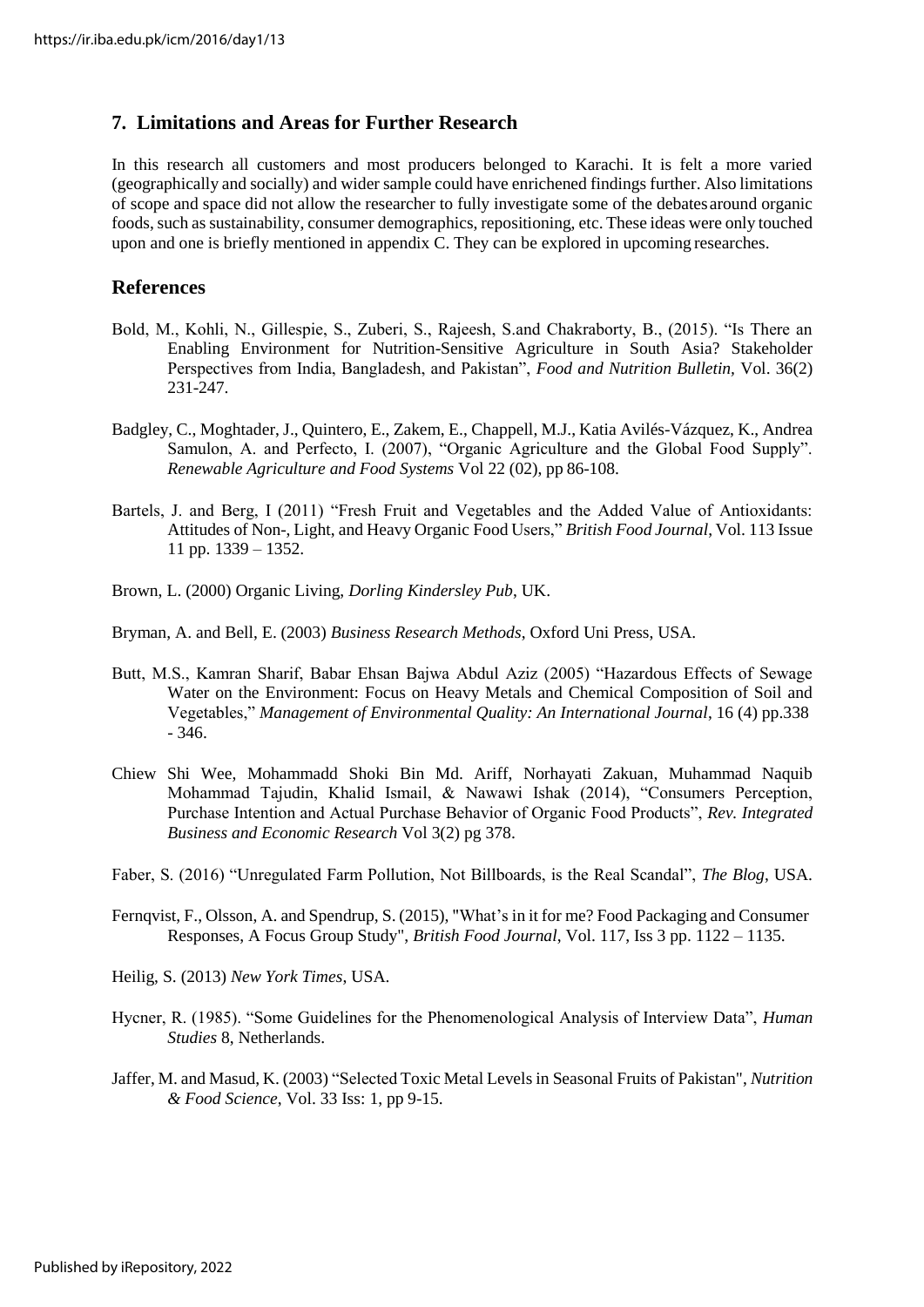- Kotler, P., Armstrong, G., Agnihotri, P.Y and Haque, E. (prob 2010) *Principles of Marketing – a South Asian Perspective*, 13ed.
- Mehmood, T., Hussain, S. Farooq, U. and Akram, K. (2016) "Impact of Different Farming Systems (Conventional, Integrated and Organic) and Storage Time on Physiological Characteristics of Kinnow Mandarin", *Pakistan Journal of Agricultural Science*, Vol. 53(1), pp 7-15.
- Moyer, E. (2016) "Eat Well and Don't Wreck the Planet", *The Blog*, USA.
- Pollan, M. (2006) *The Omnivore's Dilemma*, Penguin Press, USA.
- Raffaele, Z. and Naspetti, R.Z.S. (2002),"Consumer Motivations in the Purchase of Organic food", *British Food Journal*, Vol. 104, Iss 8 pp. 643 – 653.
- Shi, R and Hodges, A.W. (2015) "Shopping at Farmers' Markets: Does Ease of Access Really Matter?" *Renewable Agriculture and Food Systems*, Cambridge University Press.
- State of the World's Forests 2016, Food and Agricultural Organization of the United Nations.
- Sirieix, L., Kledal, P.R. and Sulitang, T. (2011), 'Organic Food Consumers' Trade-Offs betweenLocal or Imported, Conventional or Organic Products: A Qualitative Study in Shanghai,'*International Journal of Consumer Studies*, Vol 35, pp 670–678, Blackwell Publishing Ltd.
- Thompson, G.D. (1998) 'Consumer Demand for Organic Foods: What We Know and What We Need to Know,' *American Journal of Agricultural Economics*, Vol. 80, No. 5, Oxford University Press, pp. 1113-1118.
- Ueasangkomsatea, P. and Santiteerakulb, S., (2016), 'A Study of Consumers' Attitudes and Intention to Buy Organic Foods for Sustainability,' *Procedia Environmental Sciences*, Vol 34, pp 423 – 430.
- Wier, M. and Calverley, C. (2002),"Market Potential for Organic Foods in Europe ", *British Food Journal*, Vol. 104 Iss 1 pp. 45 – 62.
- Wilson, J. (2014) *Essentials of Business Research*, 2nd ed. Sage Pub.

#### **Appendix A: Definitions of the Components of the Marketing Mix**

**Product:** anything that can be offered to a market for attention, acquisition, use or consumption that might satisfy a want or need (p.190)

**Packaging:** The activities of designing and producing the container or wrapper for a product (p. 199)

Price: the amount of money charged for a product or service, or the sum of the values that customers exchange for the benefits of having or using the product or service (p.247)

**Place:** company activities that make a product or service available to target consumers. This includes distribution channels, retail outlets, product transportation and logistics (p. 46)

**Promotion:** activities that communicate merits of a product or service and persuade customers to buy it; typically includes advertising, personal selling, public relationing and sales promotion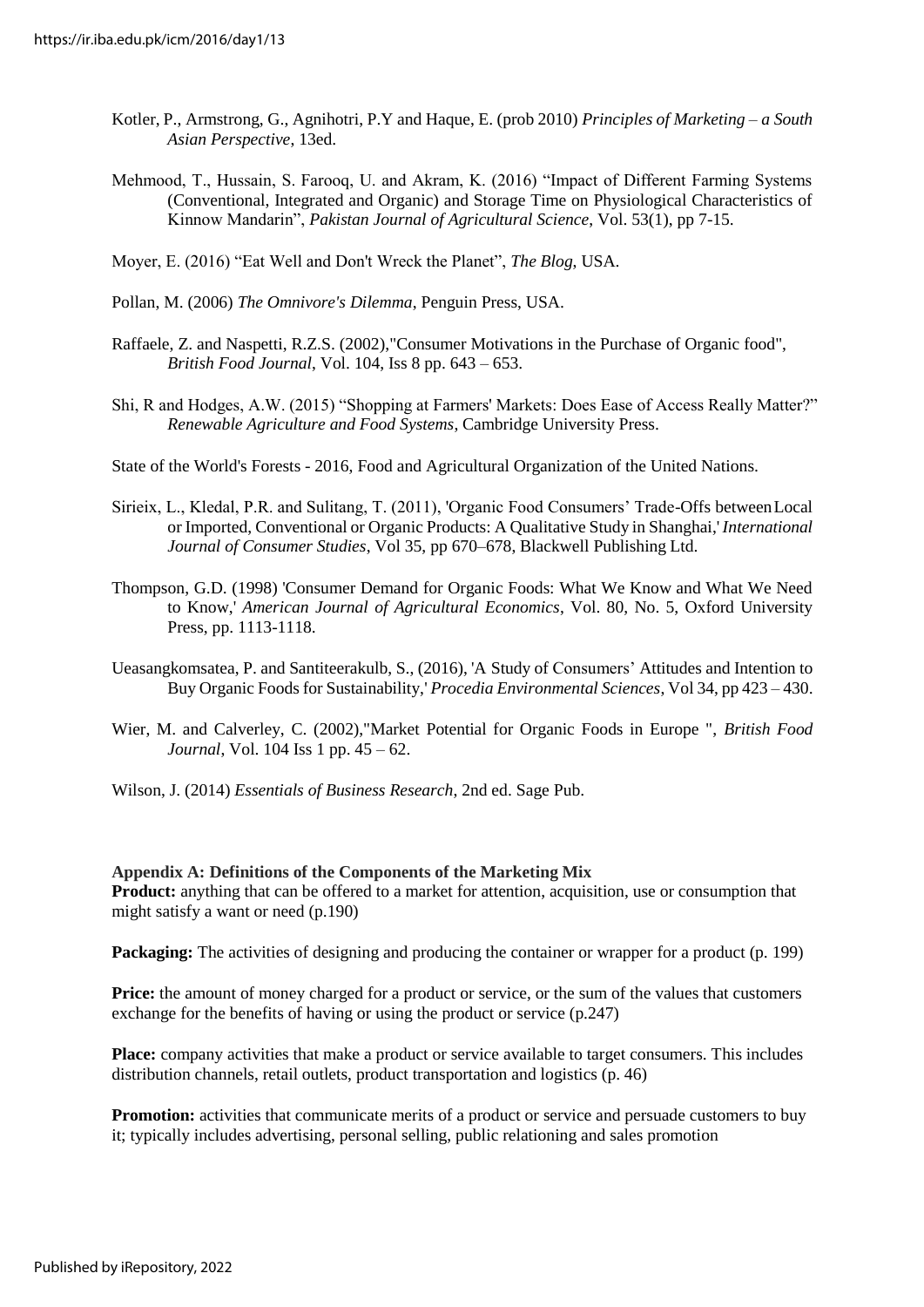#### **Appendix B: Sustainability Debate on Organic Farming**

Organic farming is not considered sustainable due to the following reasons:

absence of artificial fertilizers and nutrients limits crop yield and hence necessitates a bigger area of land (Moyer, 2016; Brown, 2000)

pest attacks destroy huge amounts of crops each year, so again large areas of crops need to be planted (FAO report, 2016)

organic farmers need to intensely cultivate whatever small farms they have. This too quickly depletes soil of its natural nutrients, making it useless for further cultivation (Brown, 2000; interview, P3)

because of all of the above reasons, organic farming is more expensive. Hence big farmers are not getting involved, keeping supplies small and prices high (interview, P1 and P5)

supply is also low because of seasonal plantation by organic producers (Brown, 2000; interview, P3)

transportation and distribution costs per unit are also higher for small quantities, further pressurizing prices (interview, P5)

In response to the above arguments, my participant producers replied that it is conventional agriculture that robs land off its nutrients faster, making it uncultivable in about 5 years time. Organic farming uses intercropping instead of monoculture that naturally replenishes nutrients by the time the next season for a particular crop arrives (interview, P1 and P2). Besides, P3 informed, a variety of crops, as opposed to monoculture farming, limits the damage done by pest attacks. Dismissing the fear, she announced in a careful tone, 'I am hedging my bets.'

Respondent P3 also revealed that she obtains 25 mun of aata from an acre of land, whereas the conventional yield is 35 mun/acre. So not only is this a relatively small differential but in the long run is likely to close due to the soil retaining its fertility for longer.

Regarding transportation and distribution costs, respondent P5 explained in meticulous detail the role of the middleman arti: he is a reliable source of start-up capital, underwriter to purchase ready harvest and a financier of labour and overhead costs for the farmer. So even if he eats away the profit, he provides invaluable service, without which a farmer couldn't even exist.

As far as expenses were concerned, if we consider the cost to the soil, to the environment, to the animals, our own health bills, and price fluctuations in the open market, conventional produce becomes more expensive in the long run, all producers unanimously agreed. Concluding the argument, P3 asserted, 'Without organic farming, agriculture is not sustainable.' P1 declared, 'In the long run, it is organic agriculture that can provide a sustainable source of supply.'

The above interview findings also find support in literature. Like P3, Badgley et al (2007) claim that "organic agriculture has the potential to contribute quite substantially to the global food supply, while reducing the detrimental environmental impacts of conventional agriculture." They compared yields of organic versus conventional food production for 293 examples from both the developed and the developing world. It was found that the estimated organic food supply was more or less similar in magnitude to the current food supply for most food categories (grains, sweeteners, tree nuts, oil crops and vegetable oils, fruits, meat, animal fats, milk, and eggs), ranging from 0.93 to 1.06. For other food categories (starchy roots, legumes, and vegetables) the average yield ratios ranged from 0.82 to 0.89. Thus the average yield ratio for all 160 examples from developed countries stood at 0.92 while the average yield ratio for the 133 examples from the developing world at 1.80. This research also suggested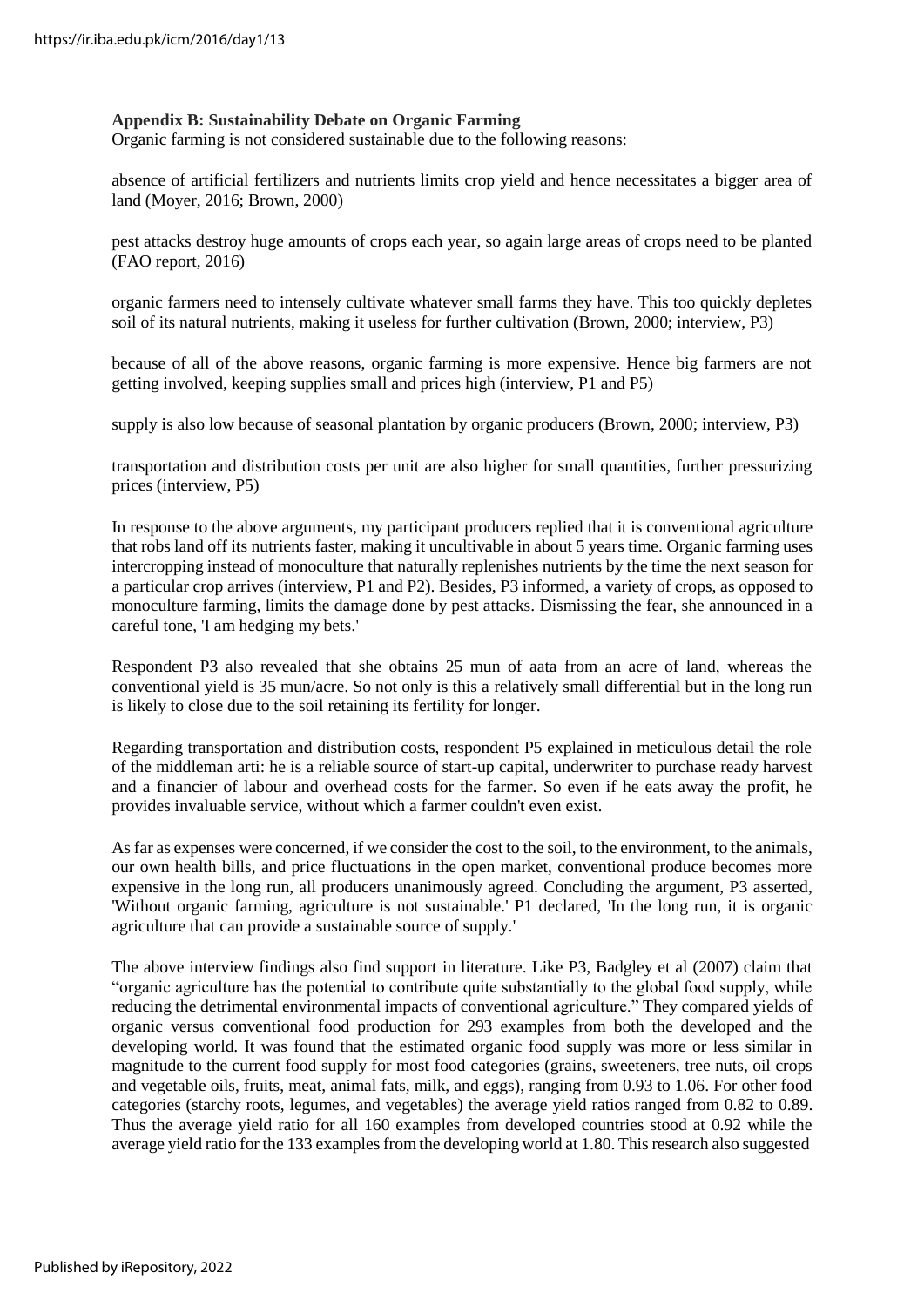that organic agriculture can provide 2641 kcal/ person/day or an even higher 4381 kcal/person/day (The average caloric requirement for a healthy adult is between 2200 and 2500 kcal / person /day), thus having the potential to sustain not only the current human population but perhaps a significantly larger one.

According to the authors, these high yields were obtained when farmers incorporated "intensive agroecological techniques, such as crop rotation, cover cropping, agroforestry, addition of organic fertilizers, or more efficient water management...Use of cover crops, crop rotation, green manure and leaving soil fallow, some agricultural systems, leguminous cover crops not only contribute to soil fertility but also reduce the vulnerability of plants to disease. These results imply that, in principle, no additional land area is required to obtain enough biologically available nitrogen to replace the current use of synthetic nitrogen fertilizers." This was what was asserted by the above mentioned organic producers in the study.

Many countries have started instituting measures to reverse the trend of conventional agriculture. Chile, Vietnam, Gambia, Costa Rica and a host of others are using fiscal measures (incentives and tax breaks) and regulatory tools - concerning environment, land usage, local agriculture to fight deforestation and are already experiencing positive changes in food security, poverty reduction, climate change and sustainable development (FAO Report, 2016). Other countries, such as Thailand, Malaysia, China have set up ministries, research centres and certification bodies looking into sustainable /organic agriculture (Ueasangkomsatea and Santiteerakulb (2016).

# **Appendix C: Interview schedules for respondents Buyers**

1 What is your

concept of organic

foods / products? 2

What organic foods /

products do you buy?

3 Where do you buy these foods / products?

4 What encourages you to buy organic foods / products mentioned above?

5 What can be the likely market mix factors (product, place, price,